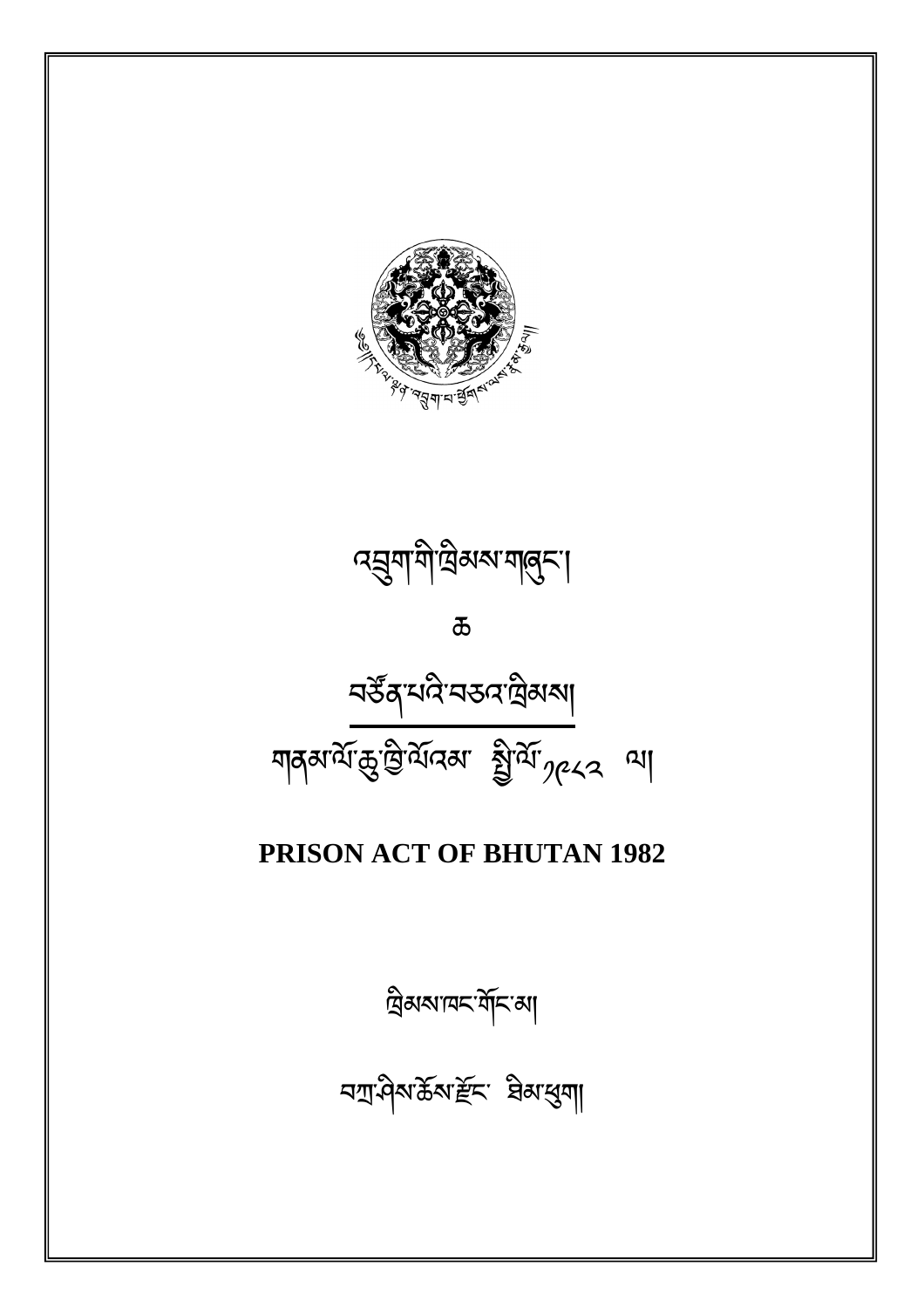#### **PRISON ACT, 1982.**

#### **CHAPTER ONE.**

### **Title of the Act.**

Chha 1-1 This Act may be called the Prison Act, the Male Water Dog Year corresponding to 1982.

### **Extent**

Chha 1-2 It shall extend to the whole of Bhutan for all citizens and those residing in Bhutan.

### **Commencement**

Chha 1-3 It shall come into force from the 5th day of the 9th month of the Male Water Dog Year corresponding to October 22, 1982.

## **Definition of jail**

Chha 1-4 A "Prison" means a place or a house where all law breakers either convicted or under trial are detained or any other persons detained as per order of the Royal Government.

## **Categories of jail**

Chha 1-5 Three categories of jail:

- i) Central Jail
- ii) District Jail
- iii) Sub-Division Jail

 Firstly, "Central" jail means a jail which is directly under the control of Headquarters where criminals convicted for five years and above are kept.

 Secondly, "District" jail means a jail where criminals convicted for five years and below are kept.

 Thirdly, "Sub-division" jail means a jail where all criminals convicted for less than one year are kept.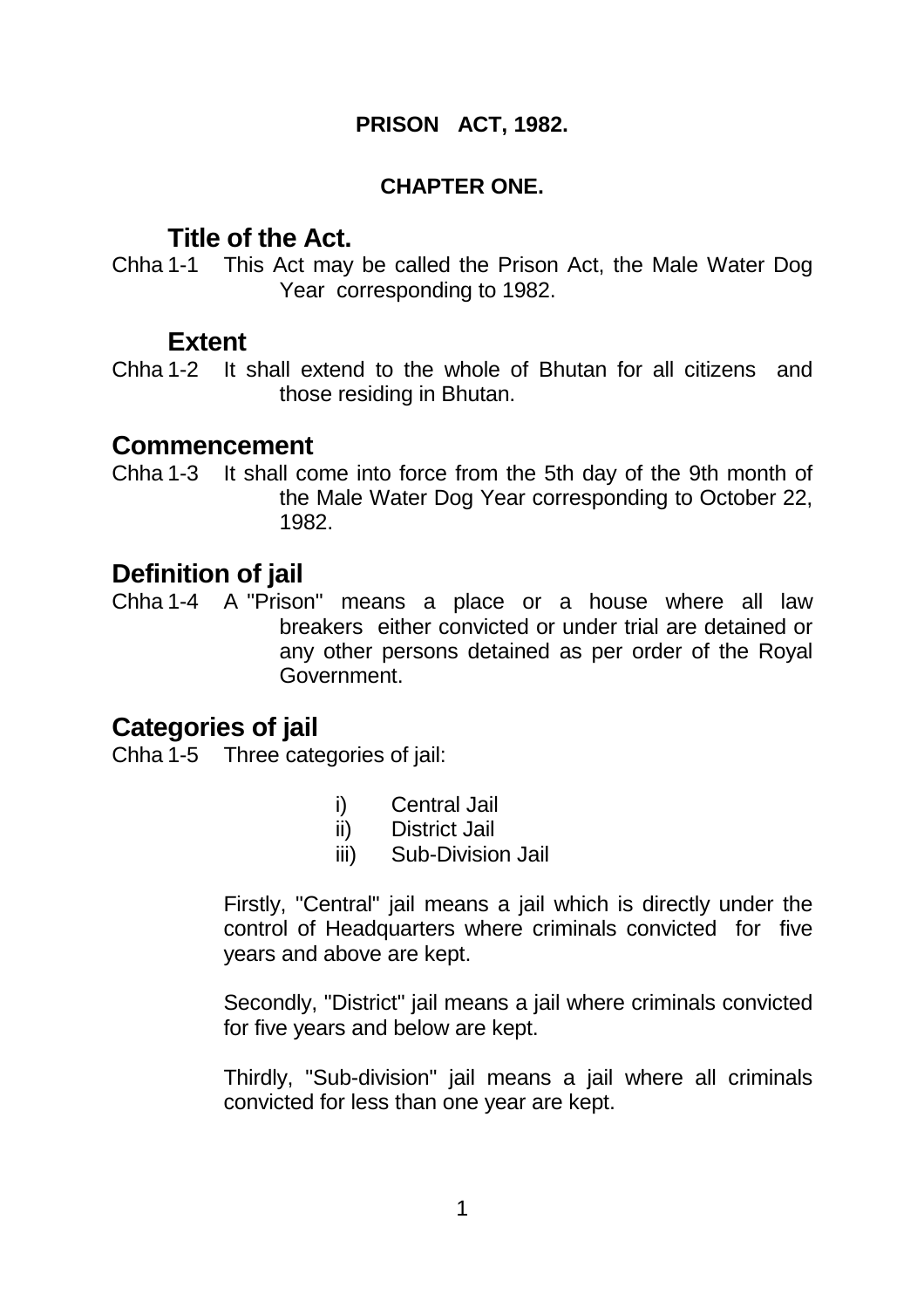## **Separation of categories**

Chha 1-6 All the above three categories of jail should have separate compartments for female, male and hard core prisoners.

### **Definition of prisoners**

Chha 1-7 "Prisoner" means any person sentenced by the Court for any penal offence or by any person having the authority to do so and sent to prison.

### **Categories of prisoners**

Chha 1-8 The following are three categories of prisoners :-

- i) Civil prisoner,
- ii) Criminal prisoner,
- iii) Political prisoner.

 Firstly "Civil prisoner" means a person who is convicted by the Court for violating any sections of the Law or Acts in connection with land, water, forest, marriage and monetary cases.

 Secondly, "Criminal prisoner" means any person convicted by the Court involved in criminal offences like dacoity, murder, robbery, cheating, rape, illegal firearms, forgery and any other criminal offences.

 Thirdly, "Political prisoner" means any person convicted for conspiring, attempting to or committing offences against the Tsa-Wa-Sum.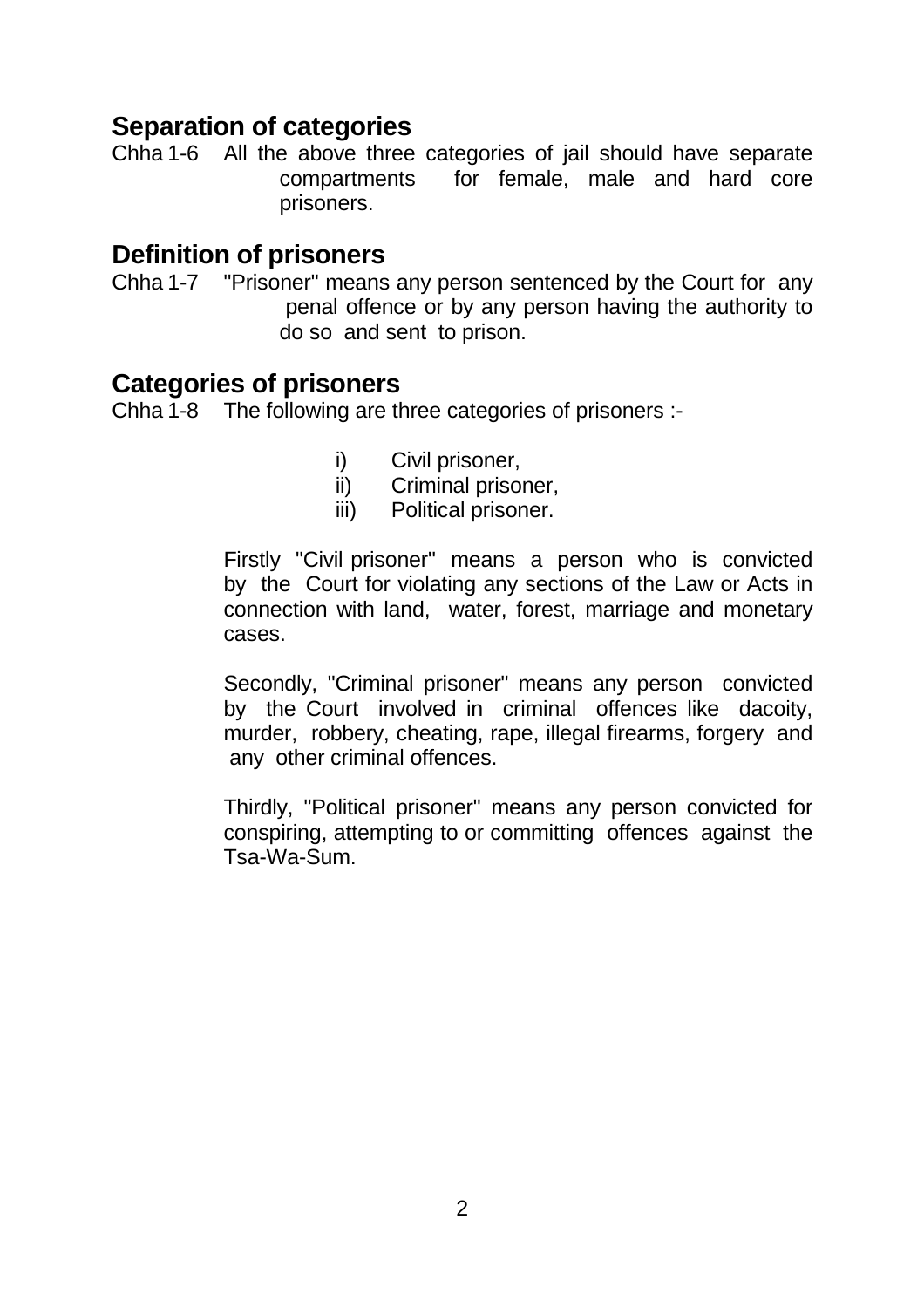# **CHAPTER TWO**

## **Categories of the officers for prison guards and their responsibilities**

### **Categories of Prison Officers**

Chha 2-1 1) Under the Chief of Police, an officer of the rank of the Dungda (Major) should be appointed as overall incharge (Superintendent of Jails).

- 2) An officer of the rank of Yongzin (Captain) should be appointed as the Officer-in-charge (Superintendent) of a Central Jail.
- 3) An officer of the rank of Dechap (Lieutenant) should be appointed as the Officer-in-charge of District Jail and who shall be under the command and control of the respective Divisional **Superintendent**
- 4) An officer of the rank of Dechhab or Dezin (Lieutenant or 2nd Lieutenant) should be appointed as the Officer-in-charge of a Sub-Division Jail who shall be under the command and control of the O.C. of the respective Sub-Division.
- 5) The Dungda (Superintendent) of Jail shall from time to time appoint additional manpower as per requirement and entitlement scale for the various above Jails.

## **Functions of Prison Officers**

- Chha 2-2 1) Officer-in-charge of various Jails will function under the direct supervision and order of the Dungda Jail (Superintendent.)
	- 2) No Prison Officers are permitted to use prisoners for profit making motives or put a third person in between for their personal gain or engage in private work.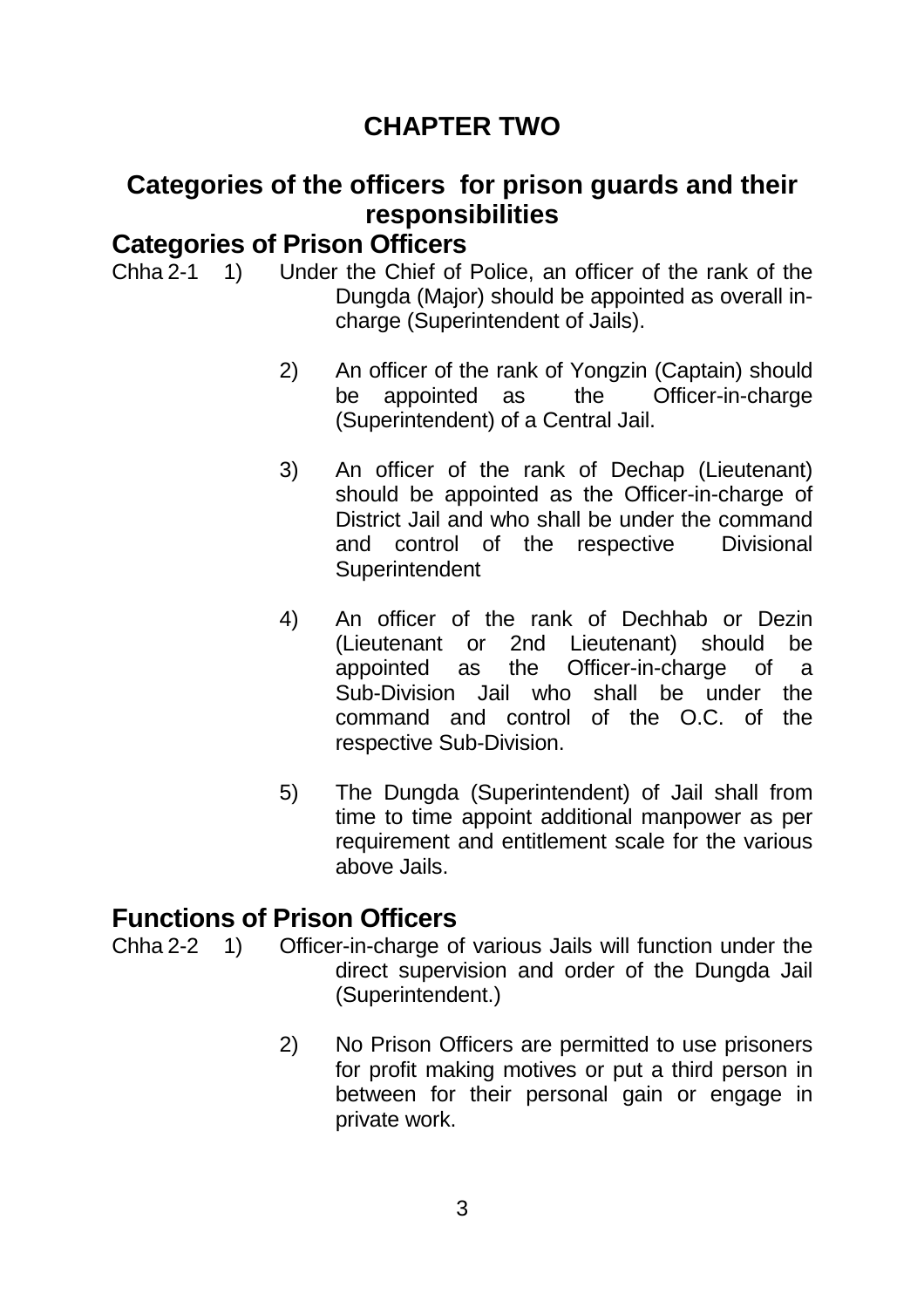## **Responsibilities of the different Prison Officers**

Chha 2-3 The duties and responsibilities of the Prison Officers are:-

- to maintain the discipline of prisoners;
- maintenance of accounts related to ration and clothing of prisoners;
- to detail prisoners for work;
- to put handcuff;
- to enforce prison rules and regulations;
- maintenance of cleanliness in Jail premises;
- renovation of Jails; and
- inspection of Jails.

## **Maintenance of records by the different main prison officers**

| Chha 2-4 | Ka) | Arrest | register with date &<br>0f<br>reason<br>imprisonment; |
|----------|-----|--------|-------------------------------------------------------|
|          |     | Kha)   | Release register;                                     |
|          |     | Ga)    | Conviction register;                                  |
|          |     | Nga)   | Character register;                                   |
|          |     | Cha)   | Visitors register;                                    |
|          |     | Chha)  | Prisoners property register;                          |
|          |     | Ja)    | Cash book/ Expenditure;                               |
|          |     | Nya)   | Prisoners work register;                              |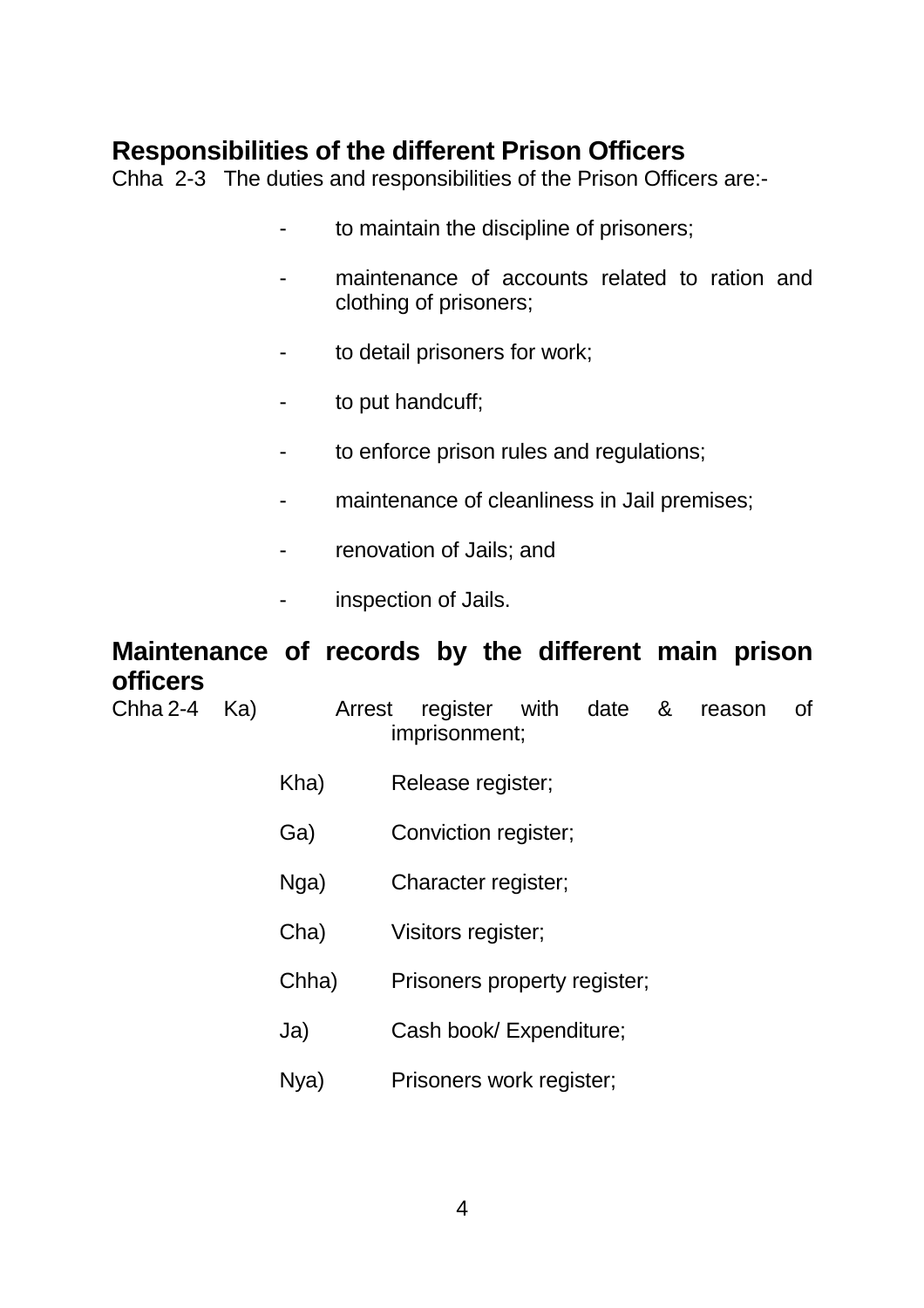- Ta) Arms and Ammunition register;
- Tha) Govt. property register;
- Dha) Absconder and re-arrest register;
- Na) Prisoners death register;
- Pa) Prisoners correspondence register.

 The Prison Officer alongwith a doctor must carry out monthly medical checkup of the prisoner.

### **Procedure for reporting death of a Prisoner**

- Chha 2-5 In case of death of any prisoner, the Prison Officer must obtain cadaver slip and submit it to the Dungda Jails (S.P.) with the following details:-
	- Ka) Date of reporting and falling sick.
	- Kha) Whether the prisoner was sent for work on the day he died.
	- Ga) Quantity of food on that day.
	- Nga) Date and time of admission in hospital
	- Cha) When was the Doctor first informed about the illness.
	- Chha) Diagnosis
	- Ja) Date and time of checking by Doctor before death.
	- Nya) Date and time of death and Inquest, and Ta) Cause of death

## **Responsibilities of Jail guards**

Chha 2-6 Ka) Unless specially approved in writing by the Prison Officers, no Jail commanders are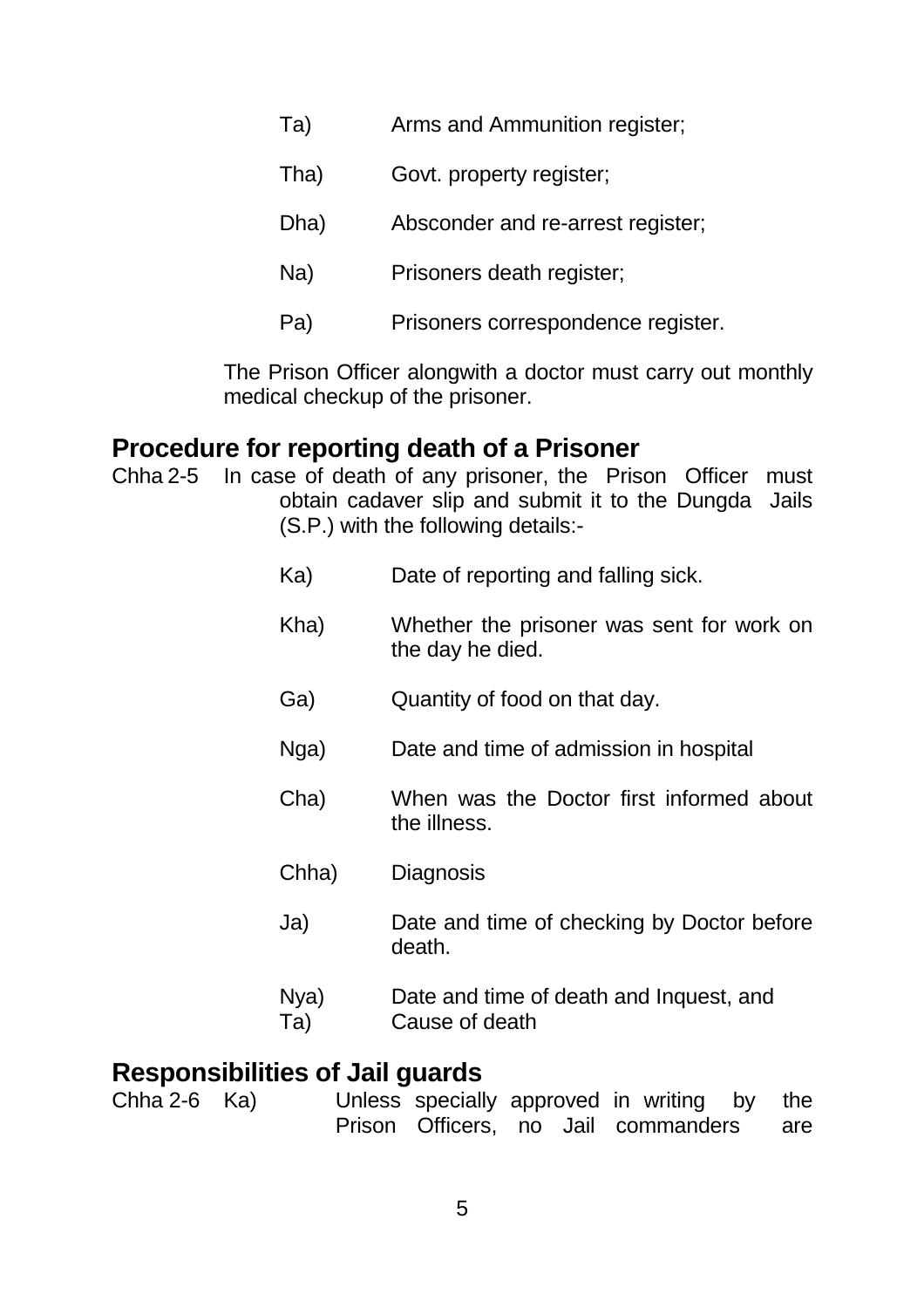permitted to stay far away from the Jail premises.

- Kha) In case any prisoner is about to die, the report for the same must be immediately submitted to the Prison Officers.
- Ga) No Jail guard is permitted to leave the Jail premises without availing leave. However, prior permission of the Prison Officer should be taken if circumstances compel a guard to leave the Jail premises.
- Nga) In case the leave is sanctioned, a suitable and competent substitute must be detailed.
- Cha) Visitors can be permitted to meet the prisoners only after due approval in writing is obtained from the Prison Officer.
- Chha) Visitors permitted to meet the prisoners after the due approval of the Prison Officer should be frisked in presence of the Jail Commander before meeting the prisoners within the Jail premises.

## **Responsibilities of the Jail guards at the gate**

Chha 2-7 The Jail guard after the due permission of the Jail commander while sending out the prisoner for food and latrine and letting them in, must frisk them thoroughly at the gate.

## **Responsibilities of Jail guards outside the prison**

- Chha 2-8 Ka) To ensure that no person irrespective of rank or status is permitted to enter the Prison gate. In case of visitors desiring to meet any of the prisoners, they can do so only after obtaining permission from the Jail commander.
	- Kha) To maintain record of the visitors.
	- Ga) Jail guards shall not be negligent while on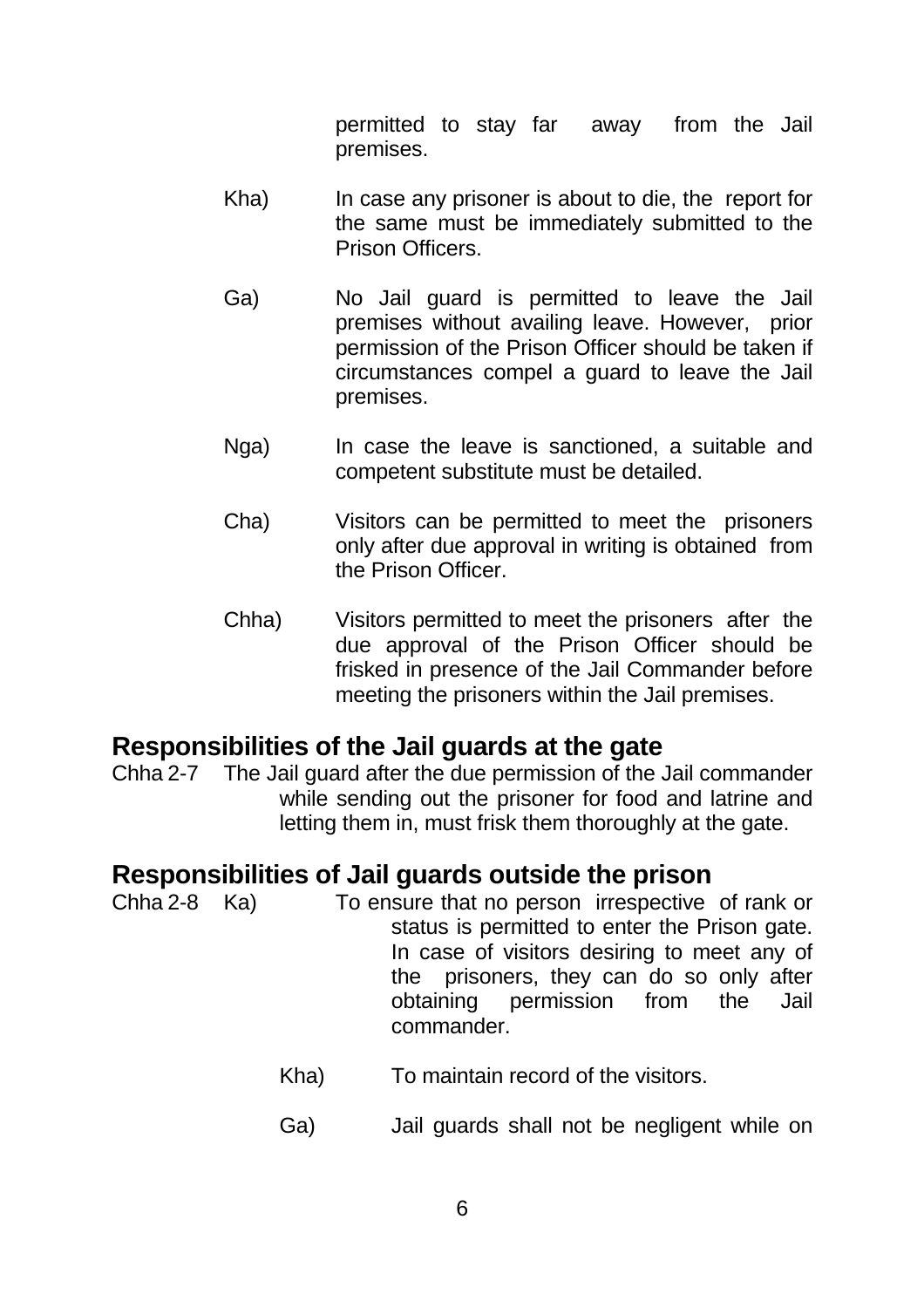duty and must remain alert all the time, nor shall they enter into any unnecessary discussion or mix around with prisoners while on duty or after duty.

# **CHAPTER THREE**

## **Procedures for the arrival of new prisoners and their release thereof**

## **Procedures for the admission of new prisoners**

- Chha 3-1 Ka) While admitting new prisoners, the details of their addresses such as district, block, village, father's name, date of birth, occupation, present address, bio-data, such as Identification marks, height, complexion, colour of hair, colour of eyes, and personal belongings seized such as clothing, cash, weapons, match box, cigarette, beetle leaf container, lime container and any items must be entered in the record and the signature/thumb impression of the prisoner against the list must be obtained to enable the proper return of the items upon the prisoner's release from custody.
	- Kha) On immediate arrival of a new prisoner, the Prison Officer must enter all details in the register such as date and time of arrival, offence convicted for, conviction terms, conviction order No and photograph etc.

## **Procedures for release of prisoners**

Chha 3-2 Ka) The procedure for release of a prisoner as per section Chha 12-9 on receipt of information from various Prison Officers to the Dungda Jail (SP), is that the latter should on the basis of monthly report about a week in advance, before the release date, send a release order to various concerned Jails with first copy to the prisoner himself, and other copies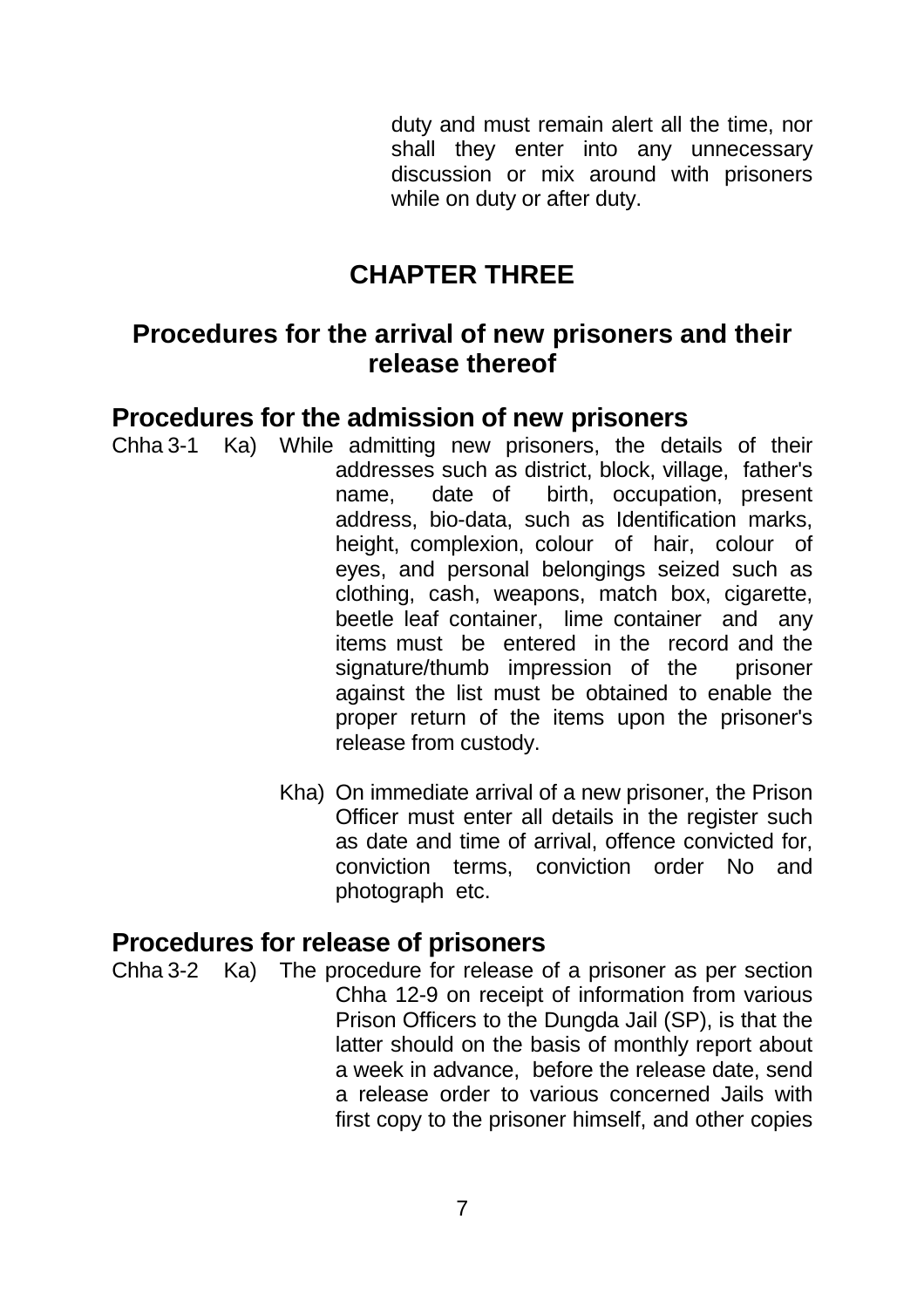to the concerned District Court, the Dzongda of the District to which the prisoner belongs, the Gup of the Gewog and the Police Station of his village, and to the Crime Branch of the Royal Bhutan Police.

 Kha) On receipt of the release order, the Prison Officer must release the prisoner on the due date without any delay. During the release, all articles seized at the time of admission as per seizure list with his signature or thumb impression should be returned in accordance with the list and a receipt obtained with prisoner's signature or thumb impression.

# **CHAPTER FOUR**

## **Separation of prisoners**

## **Separation of prisoners**

- Chha 4-1 Ka) Female and male prisoners must be kept separately in Jail. In case, no provision exists, room partition should be made for female and male prisoners.
	- Kha) Young prisoners below 18 years should be kept separate from adults.
	- Ga) Civil prisoners must be kept separately from criminal prisoners.
	- Nga) First time offenders (prisoners) must be kept separately from the habitual offenders. (prisoners)
	- Cha) Prisoners having contagious disease should be quarantined.
	- Chha) Insane prisoners should be kept separately.
	- Ja) Prisoner sentenced to capital punishment should be kept separately.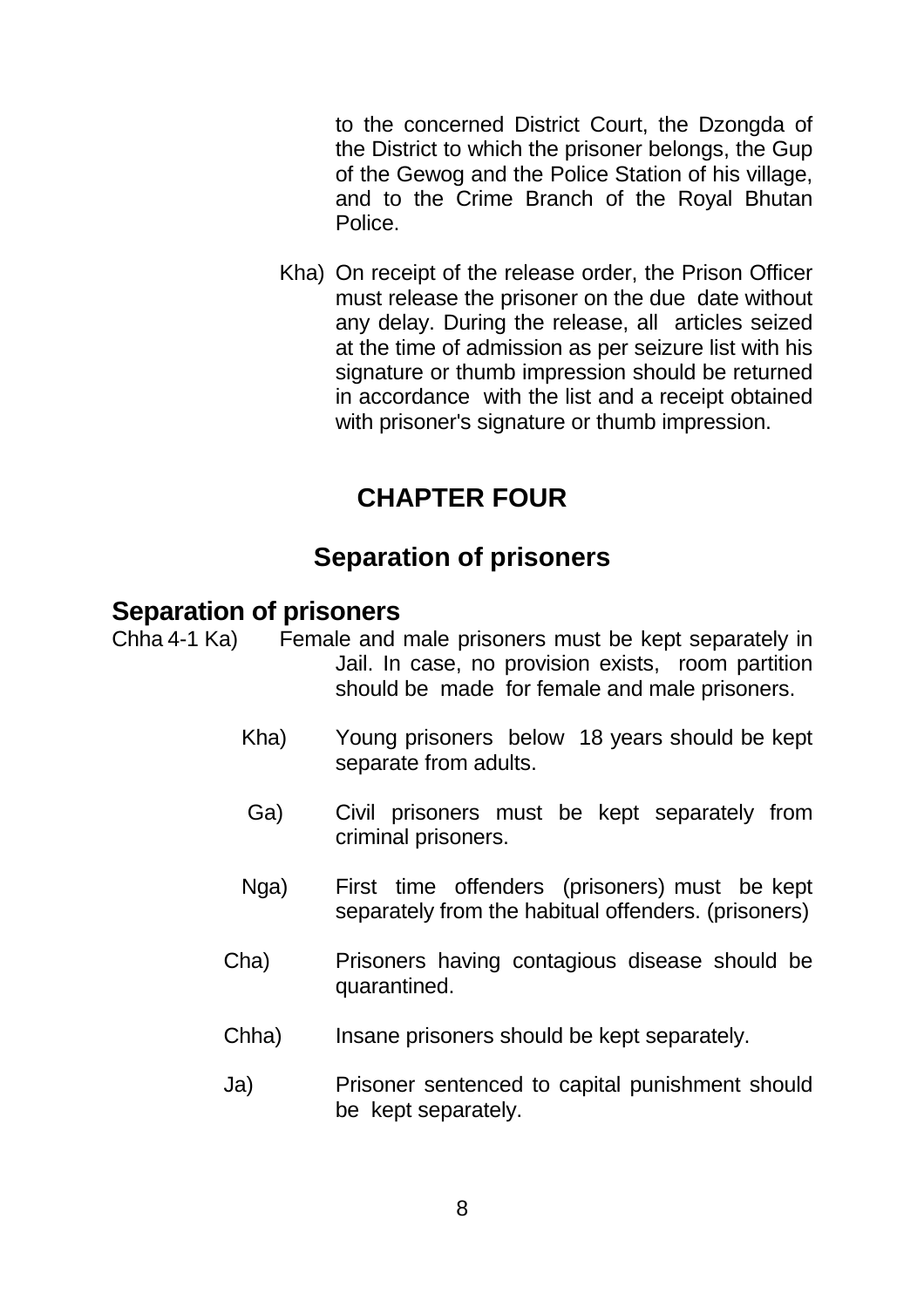- Nya) Class One Officers involved in criminal offence should be kept separately in other Jails with proper facilities till conviction.
- Ta) Untried prisoners shall be kept separate from convicted prisoners. (New)

 However, after conviction, such prisoner shall be kept with other prisoners with no difference in facilities.

## **Solitary confinement**

Chha 4-2 Prisoners required to be kept in solitary confinement should be kept in a room not visible to other prisoners and at a convenient place. The Prison Officer should inspect it at least once in a day.

## **CHAPTER FIVE**

## **Prison discipline**

### **Prison rules**

Chha 5-1 The following rules are to be strictly followed by the common prisoners for JA CHA DRO SUM and behaviour:

- Ka) No one is allowed to meet prisoners without the prior permission of the Prison Officer.
- Kha) Repealed.
- Ga) Repealed.
- Nga) Drugs or alcohol are strictly prohibited in the Jail.
- Cha) Items like knife, needle and blade etc. are strictly prohibited.
- Chha) Repealed.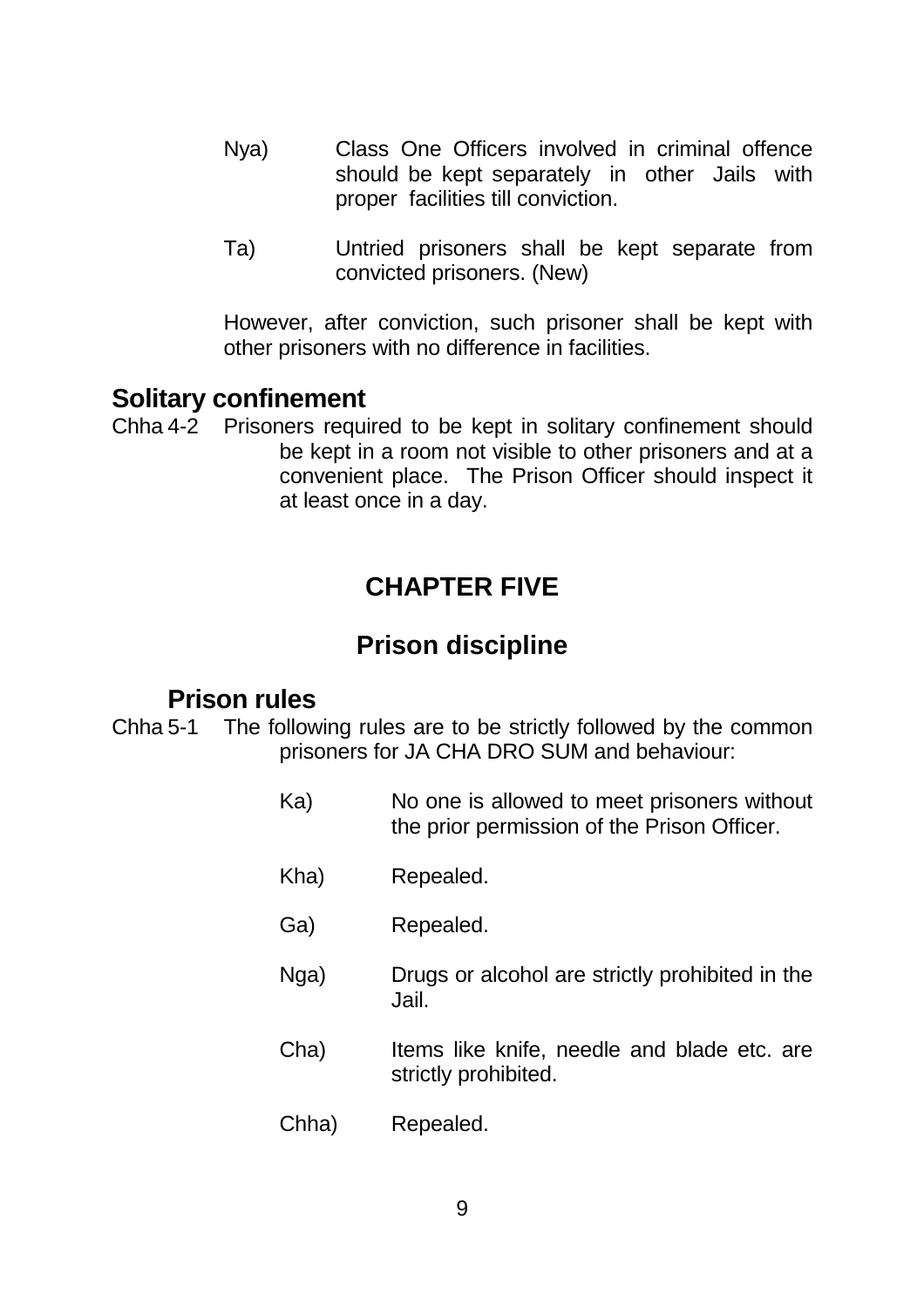- Ja) Stones, sticks, ropes or any other items considered of great risk to life are strictly prohibited in the Jail.
- Nya) Hooks and nails are strictly prohibited in the Jail.
- Ta) Rules enforced from time to time are to be followed strictly.

## **Instruments of Restraints**

| Chha 5-2 Ka |       | First | Repealed  |                                                                                                            |
|-------------|-------|-------|-----------|------------------------------------------------------------------------------------------------------------|
|             |       |       |           | Second "Handcuff" means with two rings<br>for the two hands and having<br>provision for lock on each ring. |
| Chha        | $5-3$ |       | Repealed. |                                                                                                            |

## **CHAPTER SIX**

## **Procedures for illness and death of the prisoner**

- Chha 6-1 In case if any prisoner falls sick, the Jail commander without any delay should report such matter to the Prison Officer.
- Chha 6-2 On receipt of such report, the Prison Officer must refer the case to the nearest Medical Officer.
- Chha 6-3 If such a sick prisoner is required to be admitted to hospital on advice of the Medical Officer, the Prison officer must immediately report to the Dungda, Jails (SP) to obtain permission and make all effort to provide good medical treatment.
- Chha 6-4 If a special diet is required to be given to the prisoner so admitted for medical treatment as advised by the Medical Officer, the same should be given after due approval of the Dungda, Jails (SP).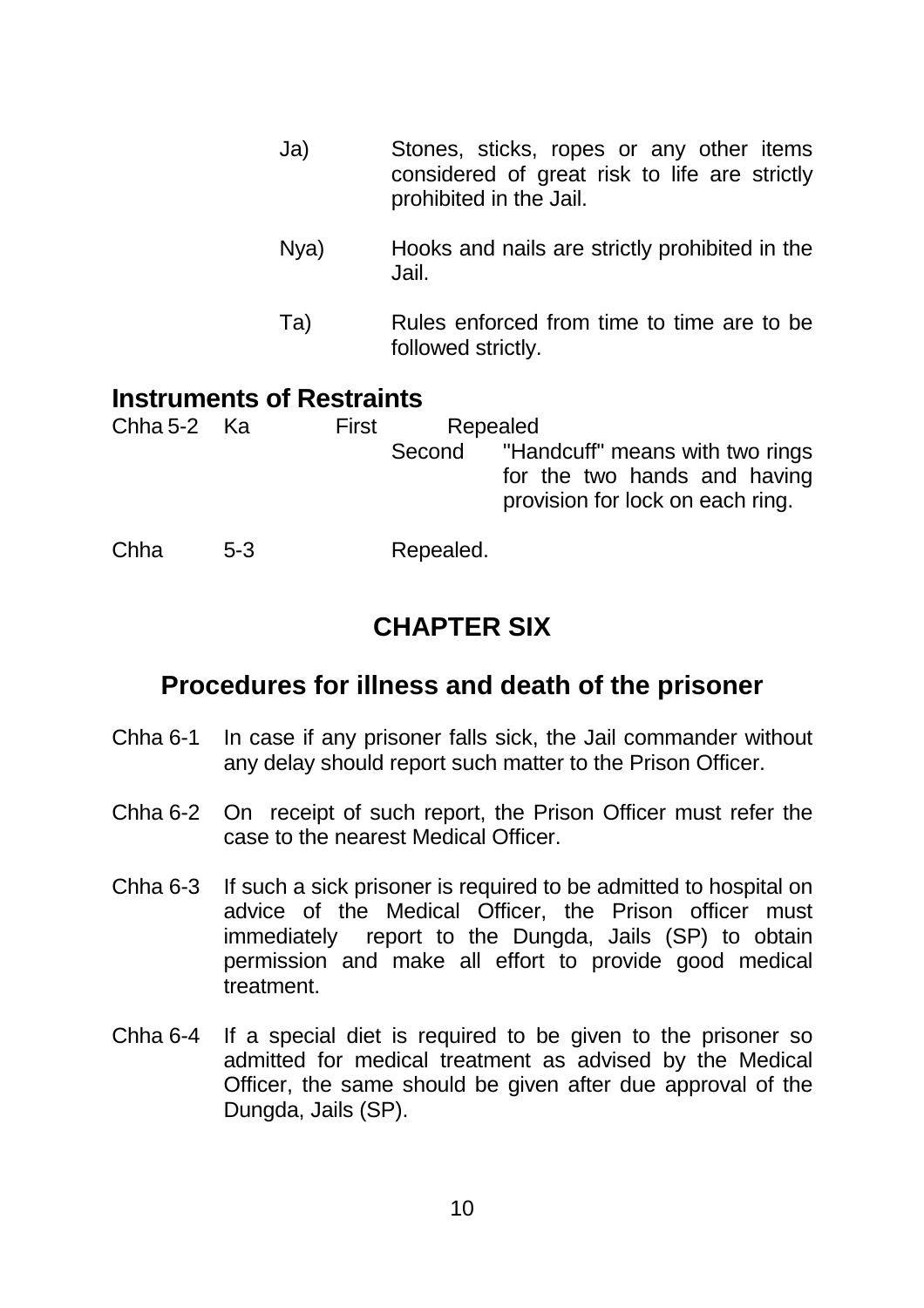- Chha 6-5 If the prisoner so admitted is certified as medically unfit by the Medical Officer, any instrument of restraint should be removed after the approval of the Dungda, Jails (SP) till recovery of the prisoner.
- Chha 6-6 In the event if relatives have to be informed about the sick prisoner, the Prison Officer shall also inform the Dungda, Jails (SP) for his information.
- Chha 6-7 In the event of death of any prisoner, the Prison Officer shall inform the Dungda Jails (SP), the Court concerned and the relatives of the dead prisoner.
- Chha 6-8 In the event of natural death of any prisoner, the Prison Officer must send a copy of cadaver slip to the Dungda, Jails (SP) and to the concerned Court which convicted him and also inform the relatives of the prisoner.
- Chha 6-9 If a prisoner dies an unnatural death, the court which convicted the prisoner should be informed immediately and a joint inquest by a Thrimpon and a Medical Officer should be conducted and the relatives informed accordingly.
- Chha 6-10 The body of a dead prisoner should be handed over to his relatives.
- Chha 6-11 After informing the relatives, the dead body should be kept for a maximum period of three days depending on weather conditions.

 In case, no one comes to claim it, the body should be cremated by the department after obtaining permission from the Court.

Chha 6-12 In case, there is no relative of the dead prisoner, the cremation should be done by the department.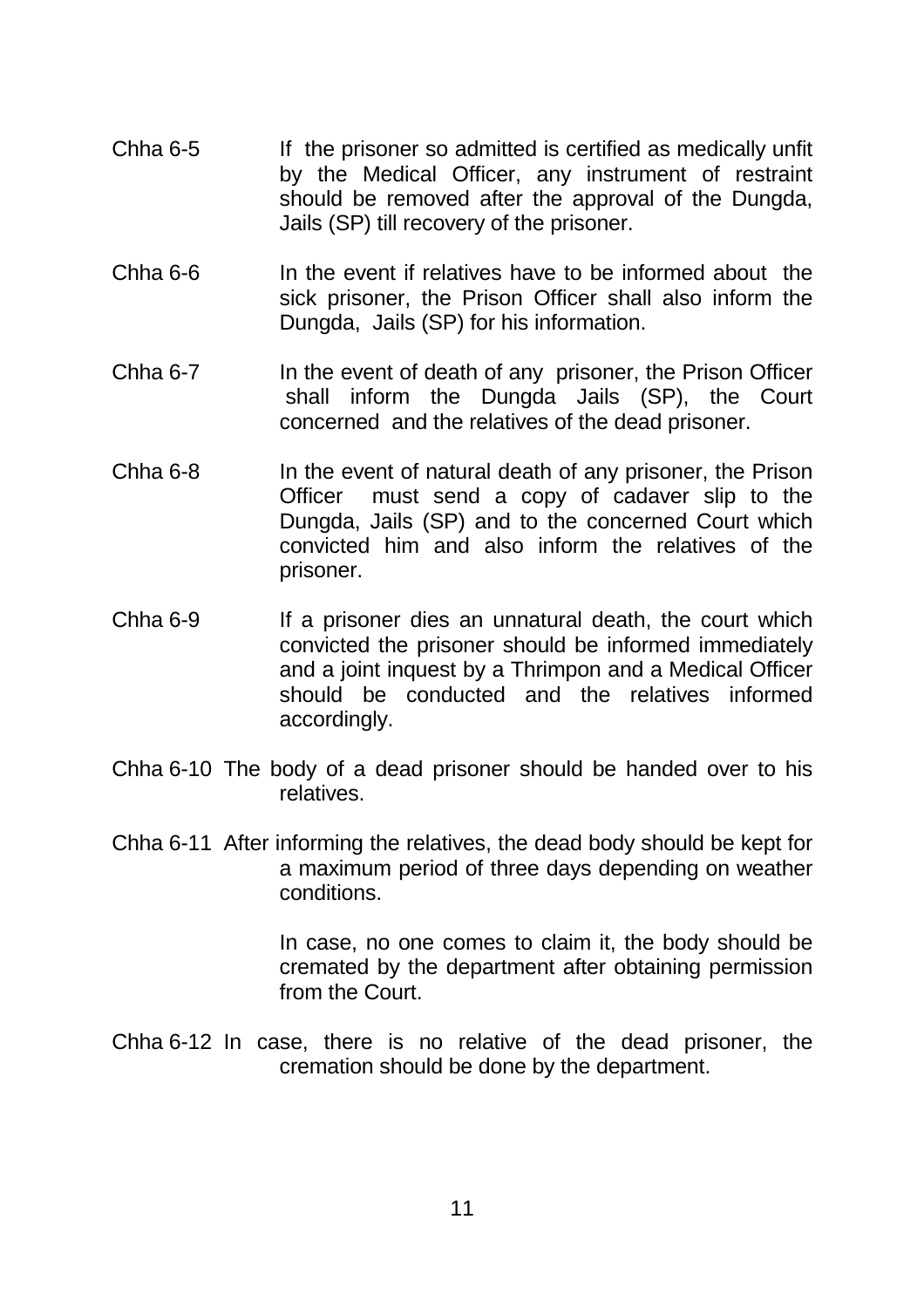## **CHAPTER SEVEN**

## **Prisoner's diet and clothing**

- Chha 7-1 Ka) All convicted prisoners are entitled to three square meals a day.
	- Kha) Repealed.
- Chha 7-2 Ka) All prisoners are to be issued with clothing once in a year.
	- Kha) Civil case prisoners or under trials are not entitled to yearly clothing.
	- Ga) Civil case detainees and under trials are also entitled to three square meals a day. Such detainees are permitted to receive food or edibles brought by visitors other than alcohol. However, edible items before being handed over or served to the detainee should be checked and the visitor made to taste it.

# **CHAPTER EIGHT**

## **Prisoner's work**

- Chha 8-1 Except the prisoners convicted with capital punishment and hard core convicts, the other prisoners in order to reform themselves and learn a trade for their benefit, the Dungda Jails (SP) after due approval from the Government shall assign the following reformatory work in order to generate income:
	- 1) To make kitchen garden and plant fruit trees.
	- 2) Painting, carving, weaving, carpentry and embroidering.
	- 3) Cottage industries like candle manufacturing, making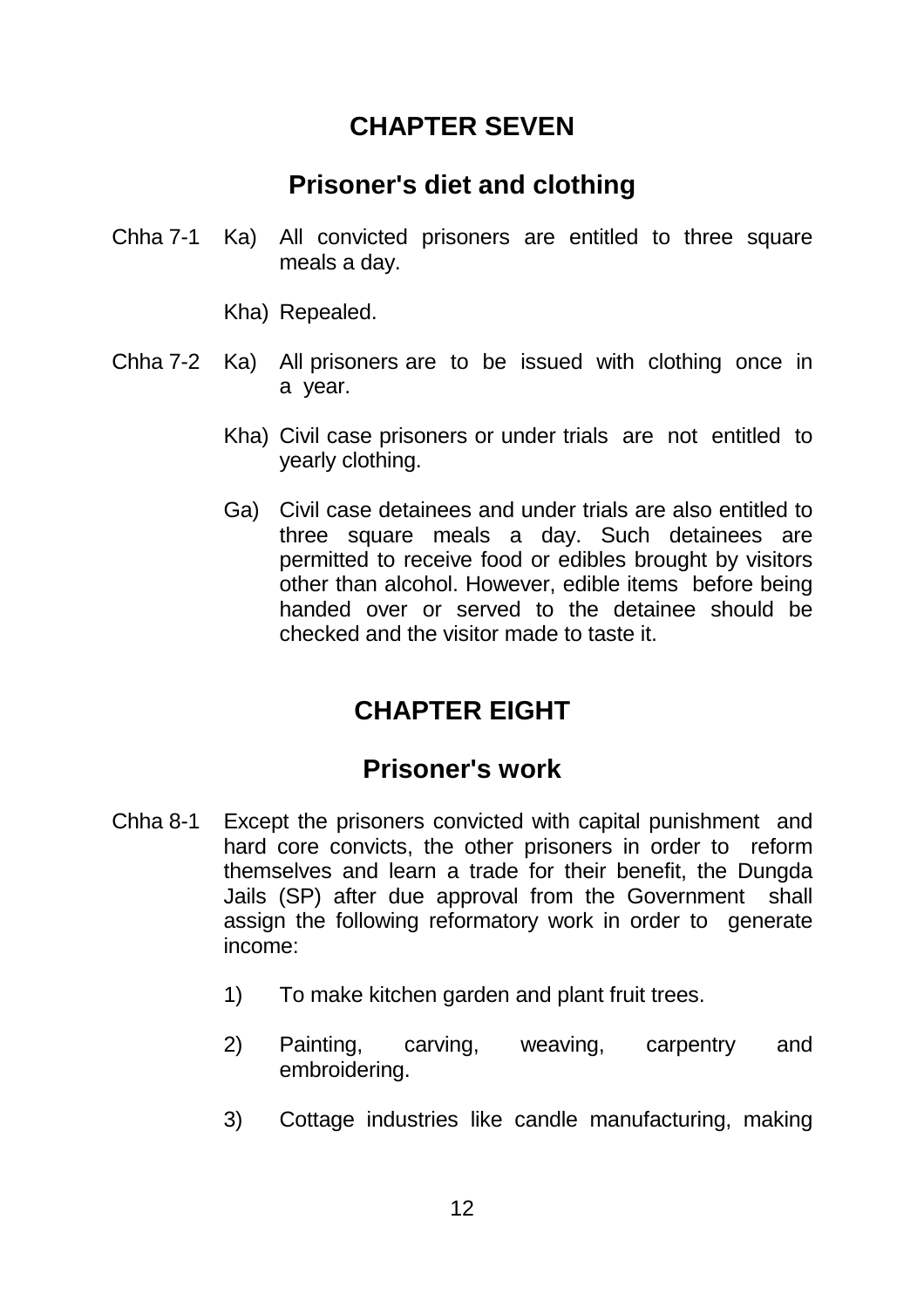chairs and tables etc.

 4) Any other work that may be useful for the department, public and prisoners themselves.

## **CHAPTER NINE**

## **Visitor' rules for convicted prisoners**

The following sections from Chha 9-1 to Chha 9-8 shall be deemed to have been amended:

- Chha 9-1 Relatives and family members shall obtain prior permission from the Officer in-charge of the Jail to meet the particular detainee/ prisoner.
- Chha 9-2 Any items brought by the visitor for the detainee/ prisoner shall be subjected to checking by prison authority.
- Chha 9-3 The meeting shall be confined to the visitors room.
- Chha 9-4 The visiting hours shall be from 0800 hours to 1700 hours.
- Chha 9-5 The duration of time allowed is 60 minutes.
- Chha 9-6 The purpose of the visit and the names of the visiting relatives and family members shall be kept in record.
- Chha 9-7 Spouses visiting the inmates may stay overnight in the special family cabins after receiving permission from the officer in-charge of the Jail.
- Chha 9-8 The visiting hours shall be from 0800 hours to 1700 hours and nobody is permitted to visit beyond the above time schedule.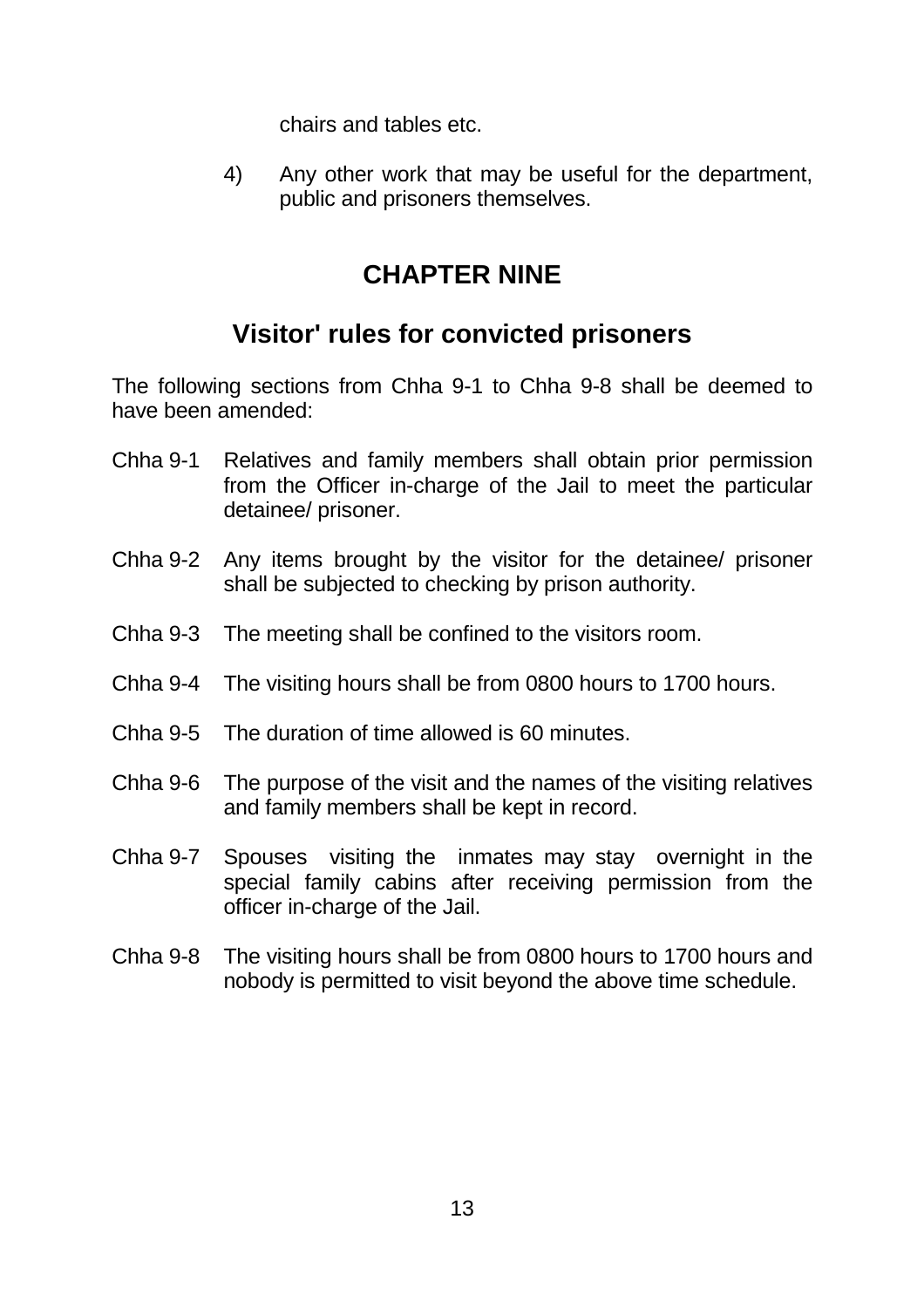# **CHAPTER TEN**

## **Outsiders cannot help the prisoners as follows**

- Chha 10-1 No security personnel or any other person are permitted to smuggle in or out any prohibited items within the Jail.
- Chha 10-2 Attempting to smuggle in and out any prohibited items as above.
- Chha 10-3 Discussing confidential matters with prisoners.
- Chha 10-4 Planning or abetting escape.
- Chha 10-5 Passing prohibited or edible items to prisoners.
- Chha 10-6 Communicating information outside the prison limit on behalf of the prisoner relating to his detention and causing instigation.
- Chha 10-7 Aiding or abetting a prisoner attempting to commit suicide.
- Chha 10-8 Refusal to reveal identity of any visitor or giving false information when asked.
- Chha 10-9 Whoever violates the above provision shall be charge sheeted to the nearest Court and will be dealt with as per the various provisions of the Law/Acts.

## **CHAPTER ELEVEN**

## **Violation of rules, categories of the offences and punishment**

#### **Categories of offences**

Chha 11-1 Ka) Wilfully disabling himself to shirk work.

Kha) Feigning illness;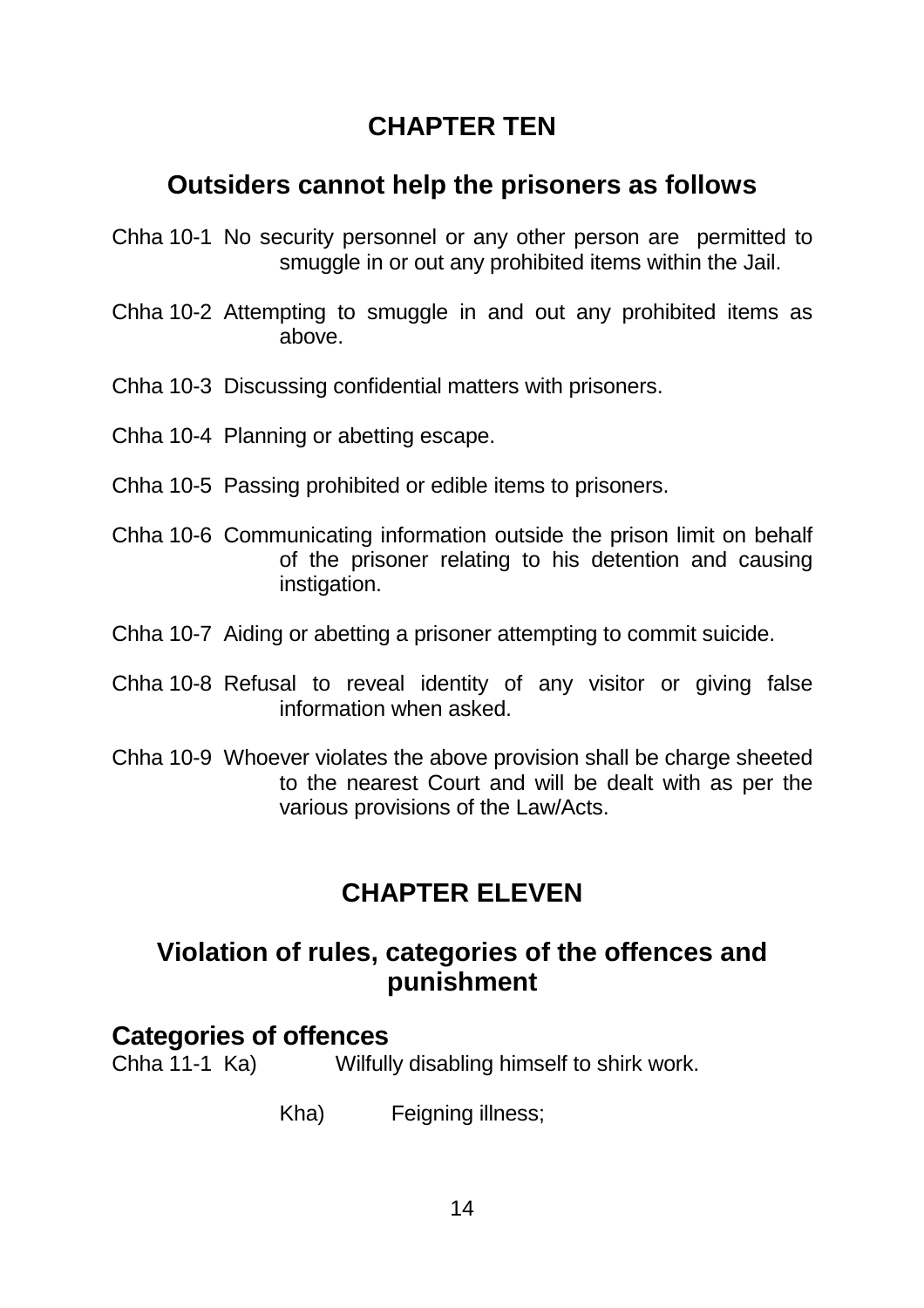- Ga) Quarrelling with other prisoners within the prison or use of criminal force;
- Gna) Wilful idleness or negligence at work by any prisoner sentenced to rigorous imprisonment;
- Cha) Immoral or indecent behaviour;
- Chha) Wilfully violating prison rules and regulations;
- Ja) Insulting or threatening Jail Officials;
- Nya) Wilful damage to prison property;
- Ta) Contumaciously refusing to work;
- Tha) Receiving, possessing or transferring any prohibited articles;
- Da) Conspiring to set the Jail on fire, attempting to or conspiring to escape or preparing to assault any Prison Official and refusing to report such conspiracy;
- Na) Assaulting or use of criminal force on Prison Officials;
- Pa) Removing the instrument of restraints;
- Pha) Wilfully bringing false accusations against any Prison officials;
- Ba) Planning and assisting others to escape.

## **Punishment**

Chha 11-2 This Section was amended as follows:

Ka) Reprimand and explain to show good conduct and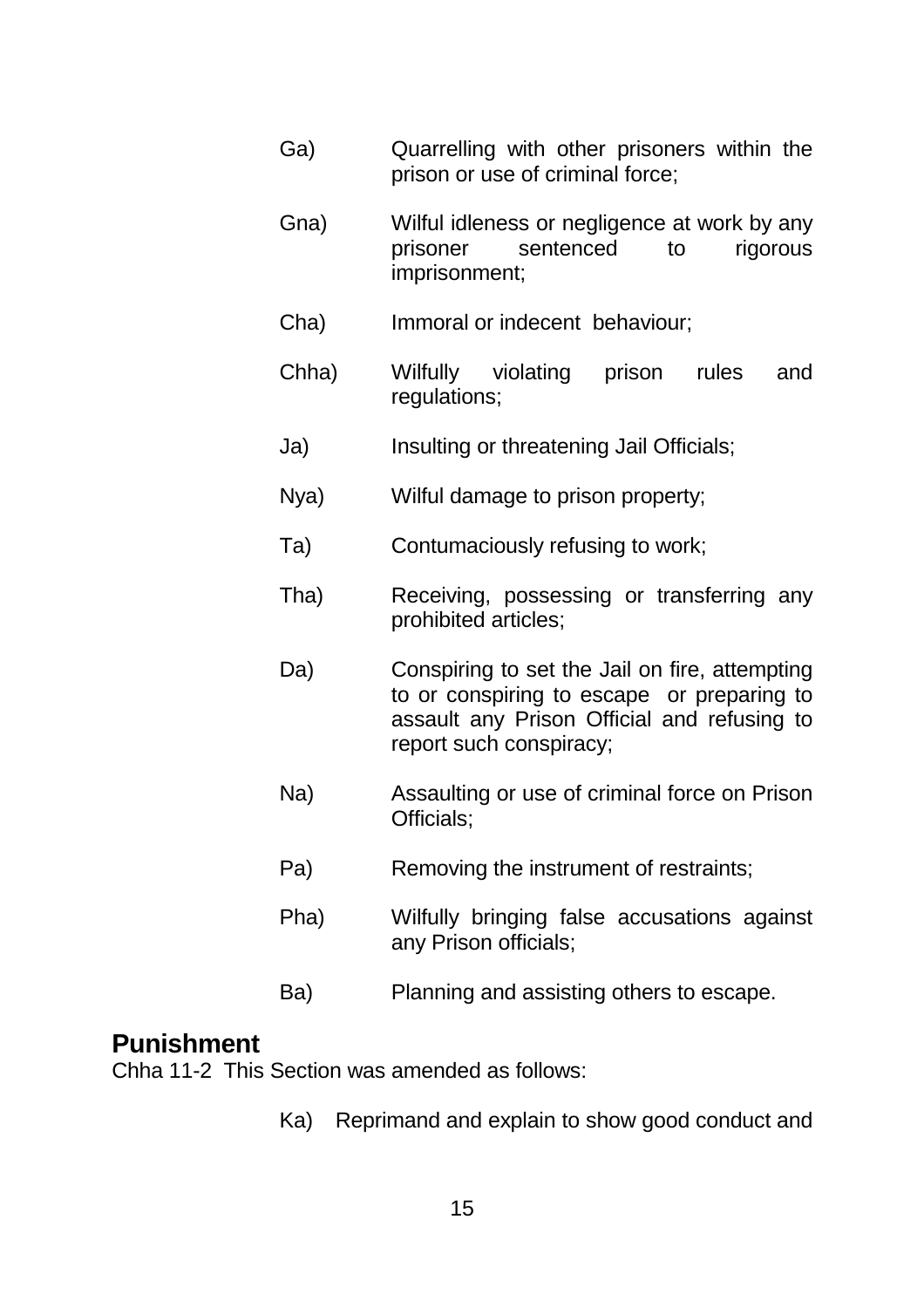behaviour to other inmates;

- Kha) Award rigorous works ranging from one day to maximum one month;
- Ga) Amenities/Facilities provided shall be withheld for a period of one week;
- Nga) The Punishment exempted for earlier default shall be awarded again for a period of one month;
- Cha) Solitary confinement from three days to a maximum period of three weeks.

## **Power to award Punishment**

- Chha 11-3 1) The respective Prison Officer is empowered to award punishment under section (Chha 11 - 2 (Ka - Nga) for violation of section Chha (Ka - Cha). However, the Dungda, Jails (SP) should be informed of the action taken.
	- 2) The Prison Officer may award punishment under section Chha 11-2 (Cha-Chha) for violation of section Chha 11-1 (Chha-Dah) only after the approval of the Dungda, Jails (SP).
	- 3) The Dungda, Jails (SP) is only empowered to award punishment under Section Chha 11-2(JA) for violation of section Chha 11-1 (Na - Pa) and inform the High Court of such punishment.

Chha 11-4 Partially repealed.

 However, the prisoner violating section Chha 11-1, shall be punished as per provisions of this Act.

- Chha 11-5 While awarding the above three categories of punishment, the following records should be maintained:-
	- Ka) Name of the prisoner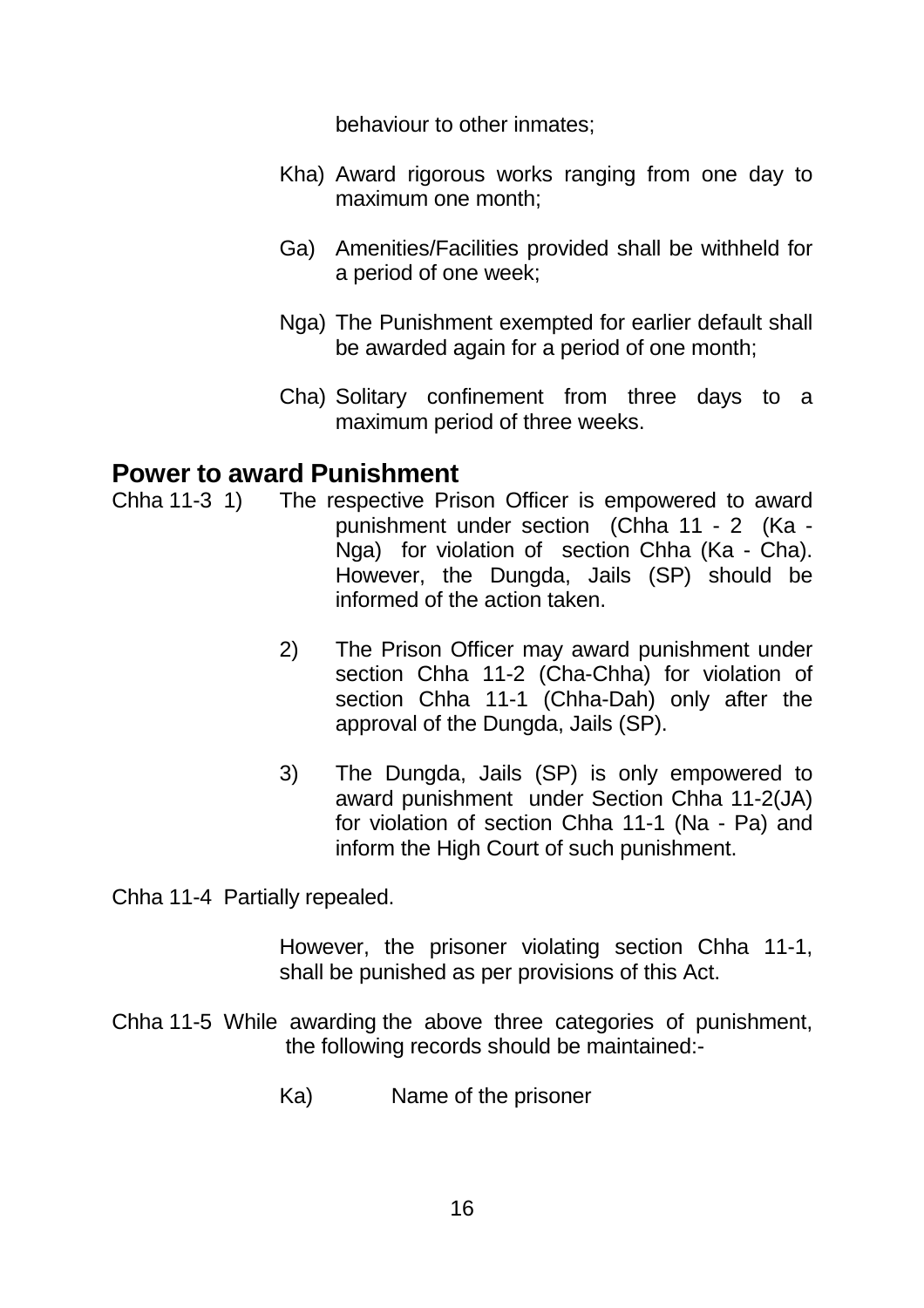| Kha)  | Personal No.                     |
|-------|----------------------------------|
| Ga)   | Whether habitual offender or not |
| Nga)  | Offence and conviction term.     |
| Cha)  | Offence committed                |
| Chha) | Date of offence                  |
| Ja)   | Record of previous offence.      |
| Nya)  | Date of previous offence.        |
| Ta)   | Punishment awarded and term.     |

## **CHAPTER TWELVE**

## **Miscellaneous points**

- Chha 12-1 Same security should be provided as in prison during the transfer of any prisoner.
- Chha 12-2 A notice board for visitor's rule and prison rules and regulations should be displayed outside the Jail written both in Dzongkha and English.
- Chha 12-3 No Prison Officers can proceed on leave, or treatment or any emergency purpose without the leave being sanctioned by the Dungda, Jails (SP) and a suitable substitution being detailed. The officer detailed as substitution can exercise the same power as given in this Act.
- Chha 12-4 The police on duty in hot pursuit of an absconding prisoner should first fire in the air as warning. Despite warning firing, if the prisoner refuses to stop, the police on duty may open fire and try his best to shoot below the knee.
- Chha 12-5 Ka) If any of the Jail guards wilfully plans or conspires with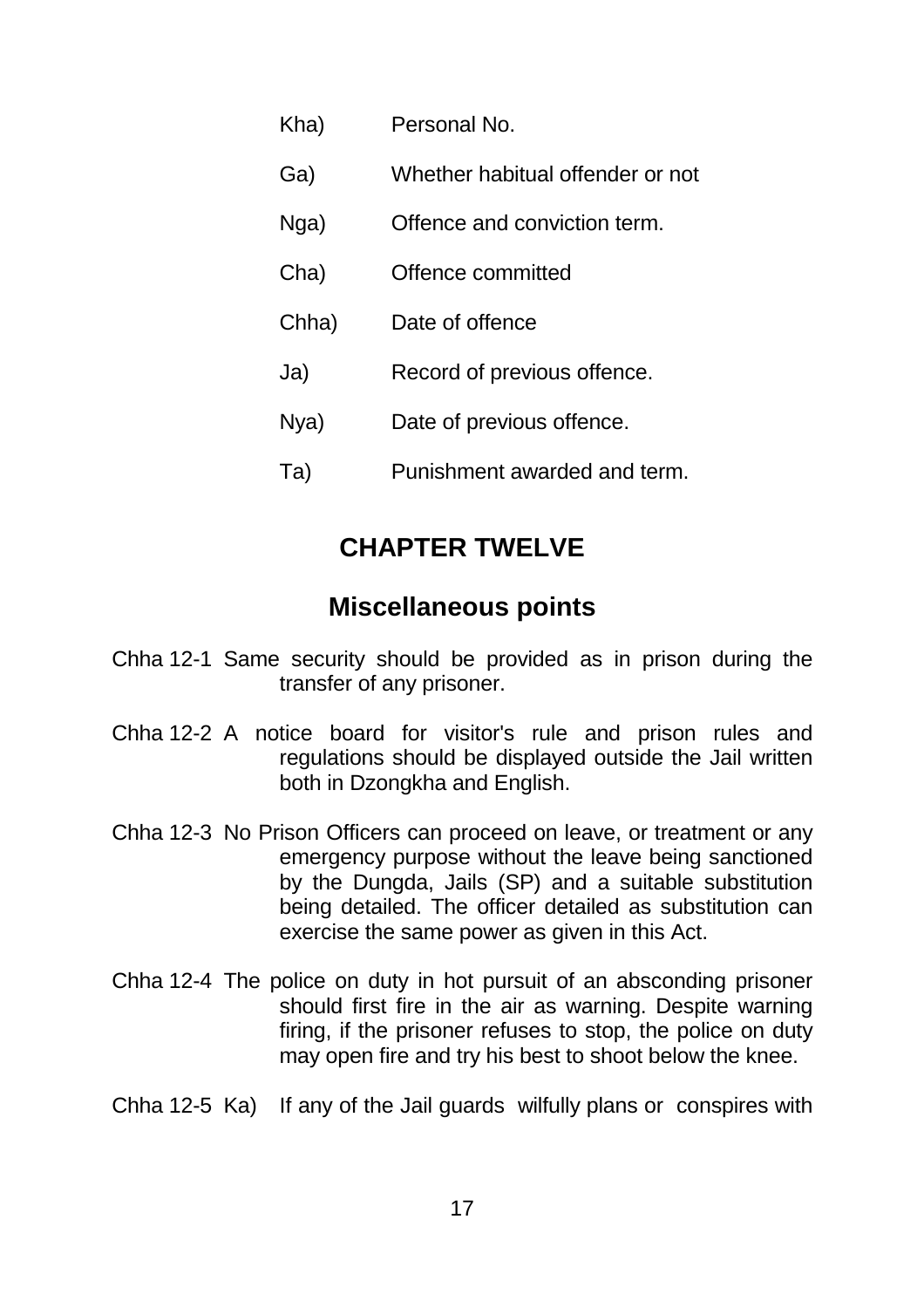any prisoner to help escape from Jail or assists a prisoner to escape and it is subsequently proved that the said Jail guard was responsible for the act, the Jail guard shall be imprisoned from one year to 15 years by the High Court as deemed fit. No Thrimthue shall be accepted in such a case.

- Kha) In the event it is proved that a prisoner escaped due to negligence on the part of a Jail guard, but not through wilful assistance by himself as in section (Ka), the Jail guard shall be sentenced from three months to three years. No Thrimthue shall be accepted in such a case.
- Chha 12-6 If any prisoner gives information of an attempted escape or setting the Jail on fire to the Prison Officer and such information is confirmed to be true, consideration for reduction of sentence shall be made by the High Court as deemed necessary.
- Chha 12-7 Whenever any prisoner is released on bail for making an appeal, the bail period so availed shall not be deducted from his term of imprisonment if the appeal is not granted.
- Chha 12-8 If any prisoner goes for medical treatment, such treatment period certified by the Doctor shall be deducted from his term of imprisonment.
- Chha 12-9 The character report of the prisoner has to be submitted to the Court one month before the completion of term to obtain formal release order.
- Chha 12-10 Ka) On receipt of the release order if the character of a prisoner is doubtful, such a prisoner should be handed over to one of his close relatives.
	- Kha) If there is no relative of the prisoner, such a prisoner must be handed over to the Gup and Chimi of his village.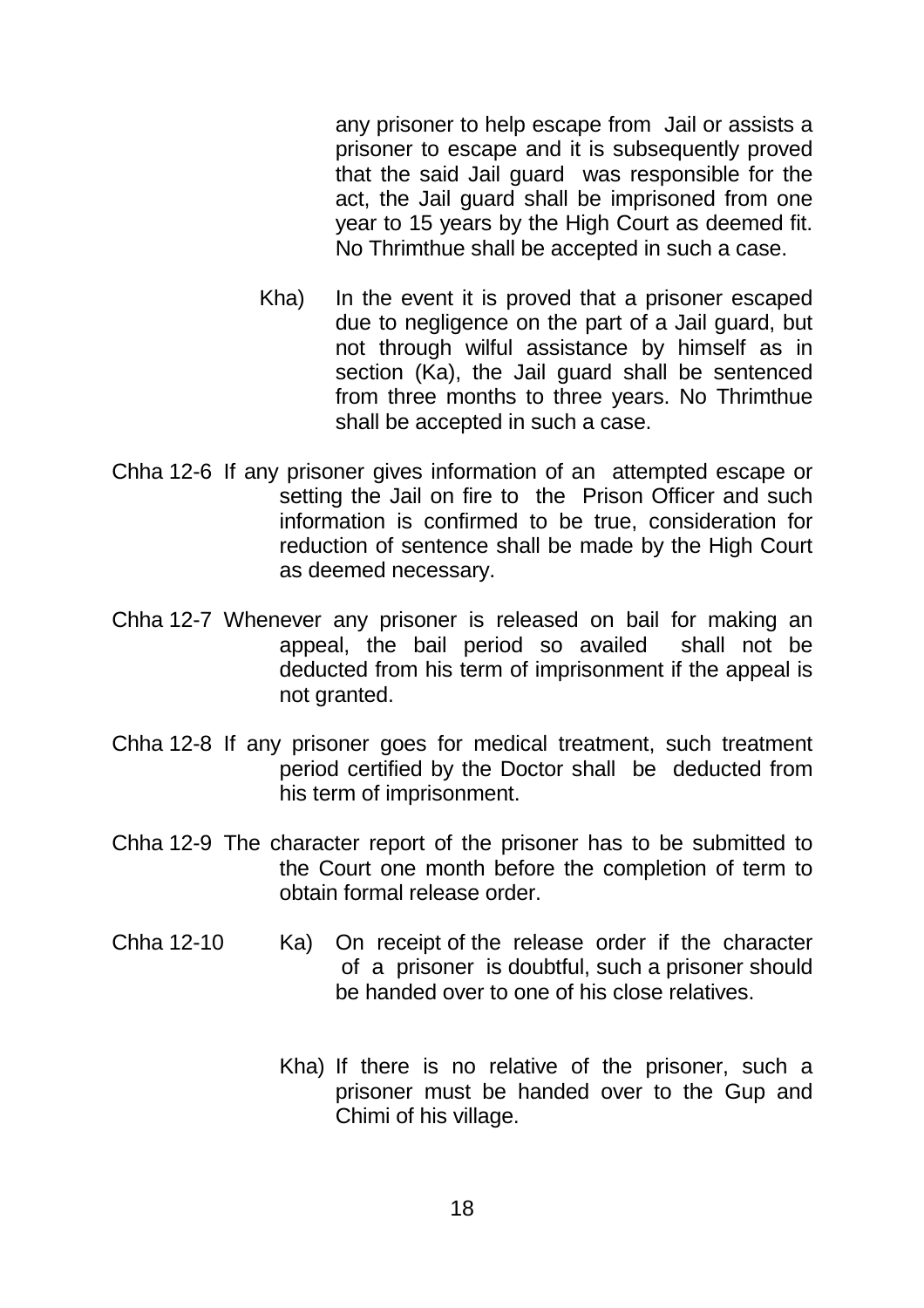- Chha 12-11 Ka) If such a prisoner even during the time of his release is considered as habitual offender and has not reformed, the Court during the time of release must issue an order to the prisoner to report to the concerned police station once in a month for a period from one year to three years. The Prison Officer, during his release must strictly ensure that proper instructions are sent accordingly.
	- Kha) If the character of a prisoner even during the time of his release is found doubtful, the Court in its release order should specify, that, such a prisoner after his release must confine his movement only to his village or block or Dungkhag or Dzongkhag and must inform the prisoner that his movement beyond the given area is an offence. The Prison Officer should follow such instruction and warn the prisoner.

## **THE PROVISIONS OF THE PRISON ACT**

## **CHAPTER THIRTEEN**

### **Prison**

- Chha 13-1 The Prison Act, 1982 classifies Jails in Bhutan into the following three categories :-
	- 1) Central Jail
	- 2) Dzongkhag Jail (District)
	- 3) Dungkhag Jail(Sub-Division)

#### **Categories of Prison**

Chha 13-2 "Central" Jail means a Jail constructed in a convenient place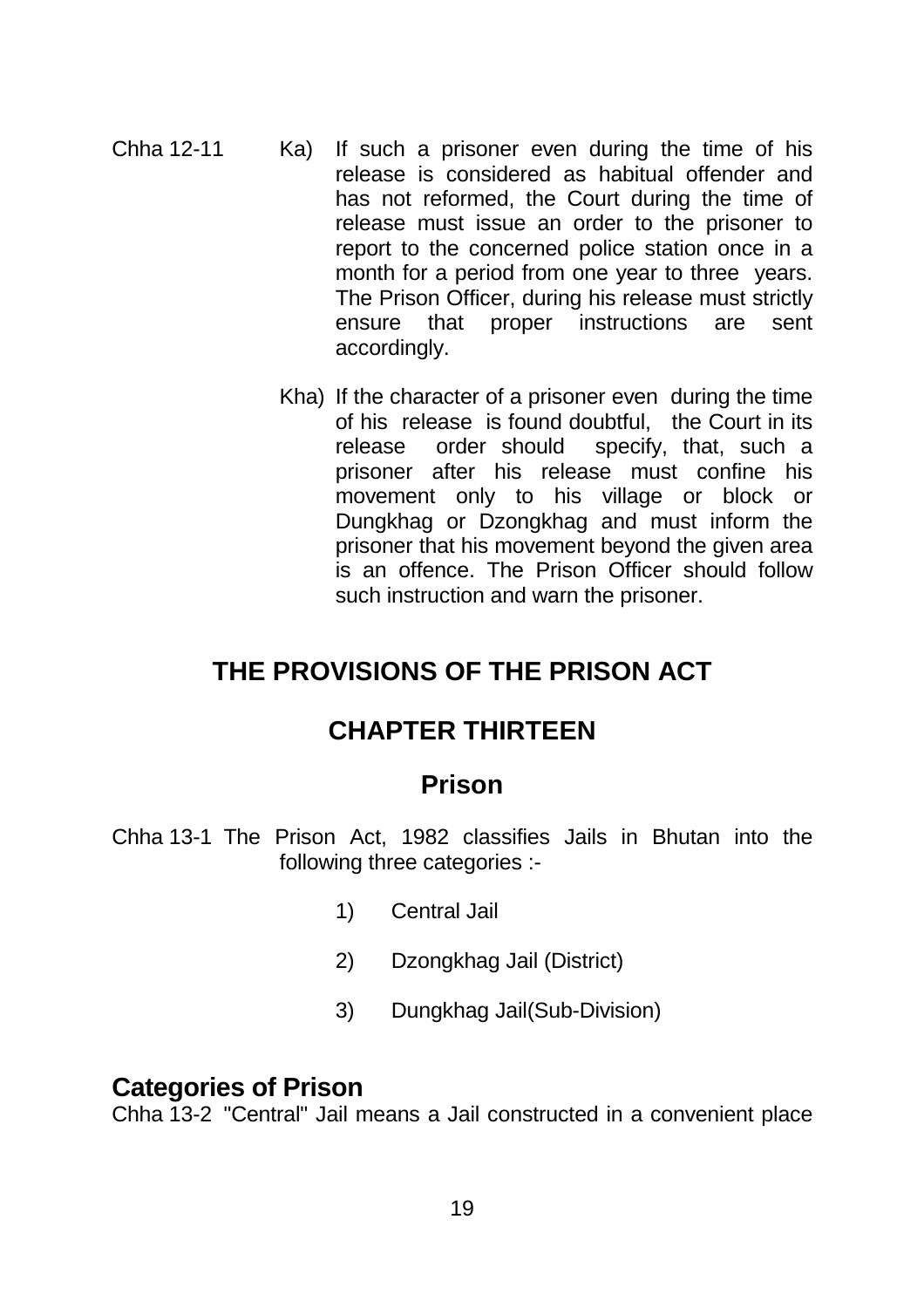as per order of the Government and having a minimum capacity of 300 prisoners.

- Chha 13-3 "District" or Dzongkhag Jail means a jail constructed in each district and having a minimum capacity of 50 prisoners.
- Chha 13-4 "Sub-Division" or Dungkhag a Jail means a Jail constructed in each Dungkhag and having a minimum capacity of 25 prisoners.

## **Windows of the Prison**

Chha 13-5 In all above prisons, there should be a provision for separate compartment for female prisoners and young prisoner. Similarly, separate toilet provision should be made for female prisoners.

### **Size of the solitary confinement**

- Chha 13-6 "Solitary" confinement means a dark room which is meant for hard core prisoner with a size measuring 8ft x 6 ft having provision for a small window.
- Chha 13-7 A Central Jail should have a provision for 15 solitary confinement rooms and each have five such rooms.

## **CHAPTER FOURTEEN**

## **Procedure for arrival of new prisoners in the prison**

### **Admission of the prisoner**

- Chha 14-1 A Prisoner sent to Jail must be accompanied with a conviction order. It must be ensured that the bio-data such as name, address, etc of his admission to the prison must be recorded. Three copies of acknowledgement should be prepared and sent to the concerned Court, the Dungda of Jails (SP) and the third kept as office copy.
- Chha 14-2 All prisoners arriving at the Jail for admission must be immediately admitted by the Prison Officer. However, any prisoner arriving after the Jail gate is closed, should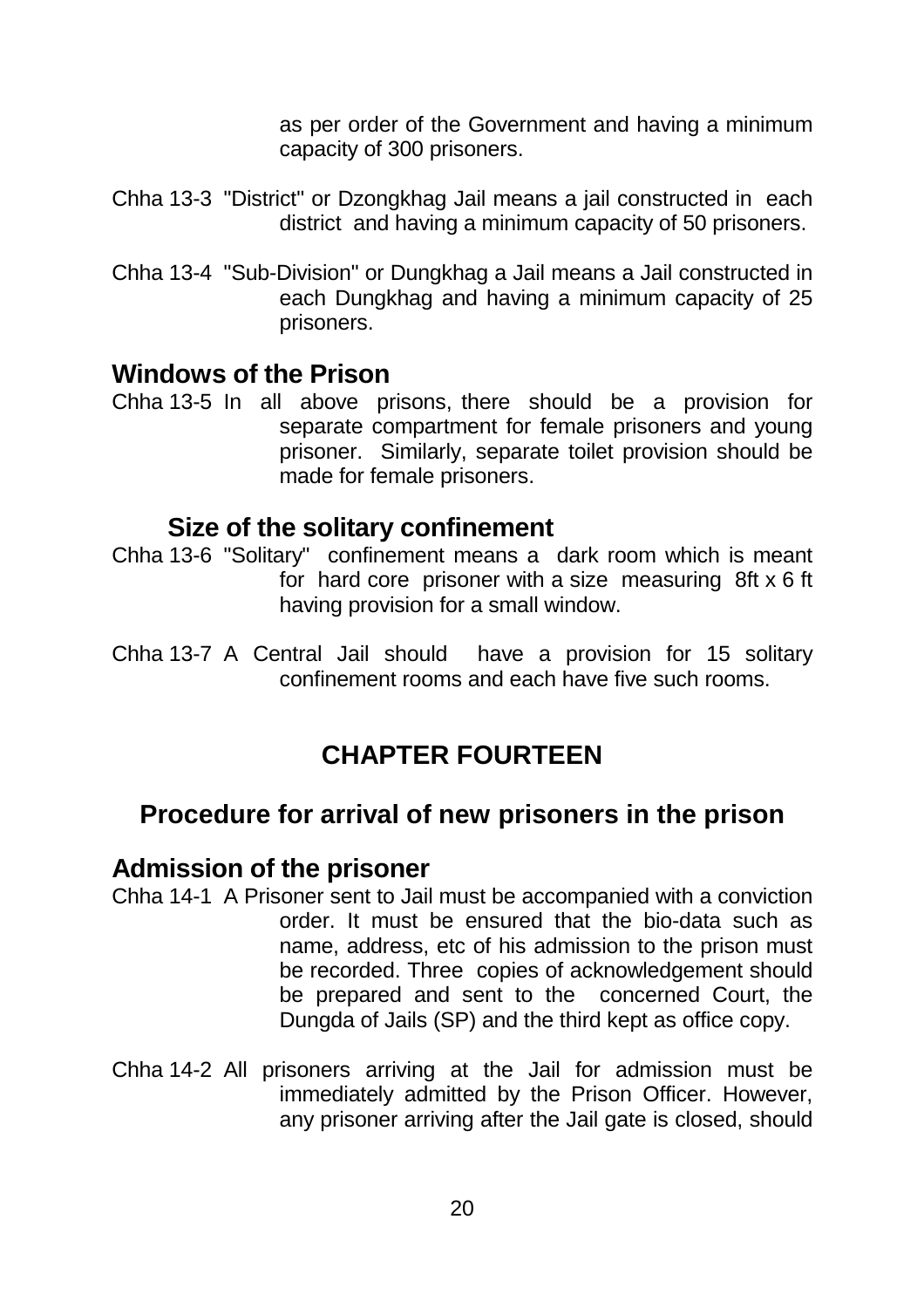not be admitted, but be kept inside the outer gate with proper security.

Chha 14-3 A prisoner having a contagious disease on arrival should be quarantined from other prisoners.

## **Identification mark on Prisoner**

Chha 14-4 To avoid allegations against Jail authorities during the time of admission of a prisoner, the Jail authority must carry out a thorough physical check and examine for the presence of any wound on the body like legs, eyes, ears, and nose etc. or disability on any parts of the body and submit a copy of such report to the Court.

## **Rectification**

Chha 14-5 If any mistakes or omissions are observed in the Court order with regard to bio-data of the prisoner so admitted, the concerned Court should be immediately requested by the Prison Officer to make rectifications of the particular omissions.

## **Release of Prisoner by the High Court**

Chha 14-6 The High Court while sending any prisoner to Jail, must send the order to the Dungda, Jails (SP) with a copy to the Court of the district to which the prisoner belongs. The Dungda, Jails (SP) in turn should send an order to the Officer-in-charge of the concerned Police station and Prison Officer, with a copy to the High Court.

## **Release of Prisoner by other courts**

Chha 14-7 When a prisoner is sent by any of the Courts other than the High Court, the conviction order/Court order should be made in four copies to the O.C, Police Station (first copy), the High Court, the Dungda, Jails (SP) and the Prison Officer of the District Jail.

## **Need of photograph**

Chha 14-8 On receipt of the conviction order of a prisoner from any Court, the O.C., Police station must immediately take a photograph of the prisoner and make three copies.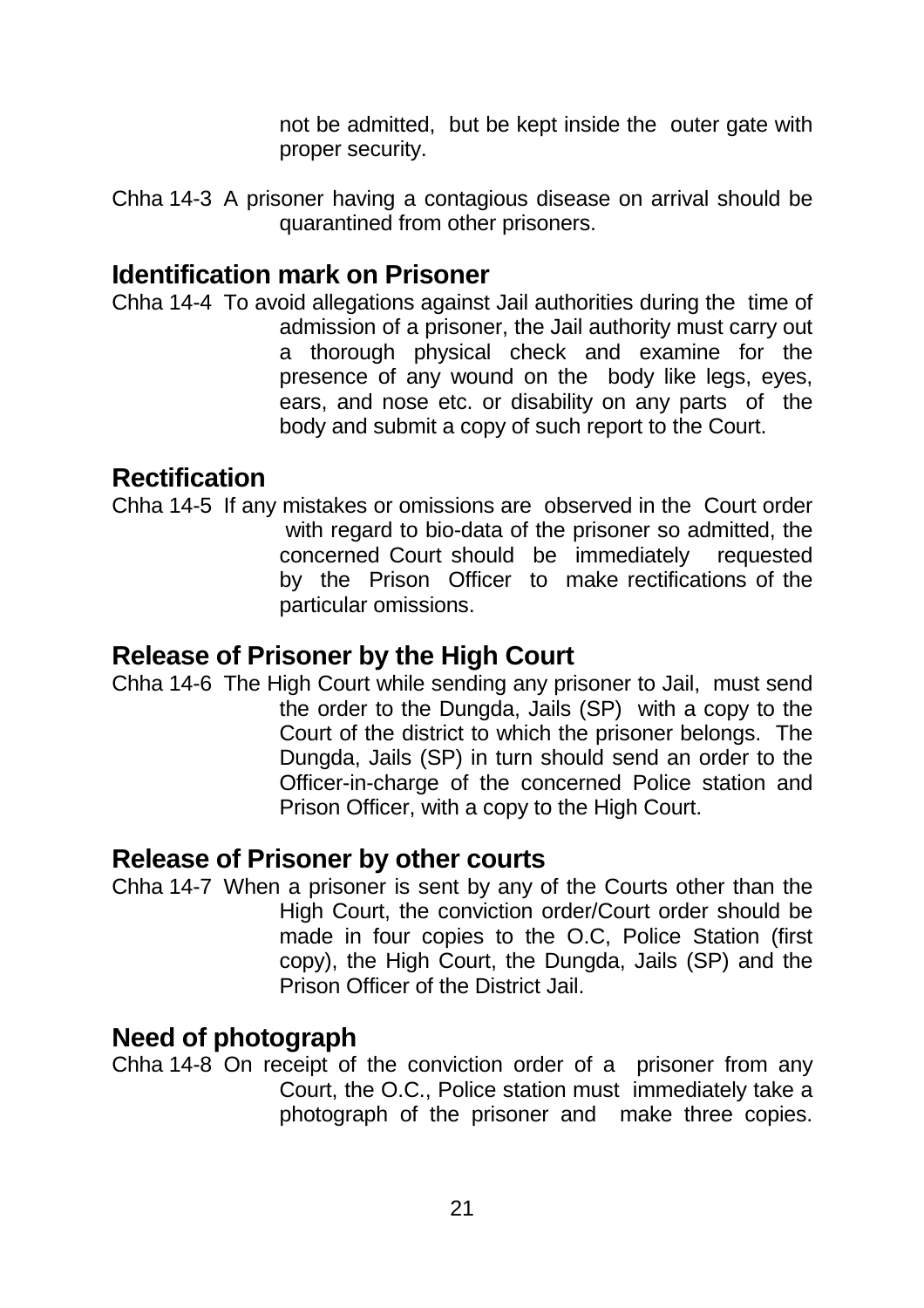While one copy should be kept in the prisoner's personal file, the other two copies should be sent to the Dungda, Jails (SP) and the concerned Prison office.

## **Hand print**

Chha 14-9 On the arrival of a prisoner at a Police station, the O.C Police station must immediately take prints of all the fingers of both hands and note all bio-data, identification marks, height and complexion etc. of the prisoner

# **CHAPTER FIFTEEN**

# **Regular prisoner's ration**

Chha 15-1 The ration scale for the prisoners as per Prison Act, 1982 are as under:-

### **BREAKFAST**

| 1) Sugar    | per person - 30 gms each |
|-------------|--------------------------|
| 2) Tea leaf | per person - 2 gms each  |
| 3) Atta     | per person -200 gms each |

### **LUNCH AND DINNER**

| 1) | Rice        | per person -334 gms each |
|----|-------------|--------------------------|
| 2) | Dalda       | per person - 15 gms each |
| 3) | <b>Salt</b> | per person - 20 gms each |
| 4) | Chilly      | per person - 18 gms each |
| 5) | Vegetable   | per person -250 gms each |
| 6) | Dal         | per person - 50 gms each |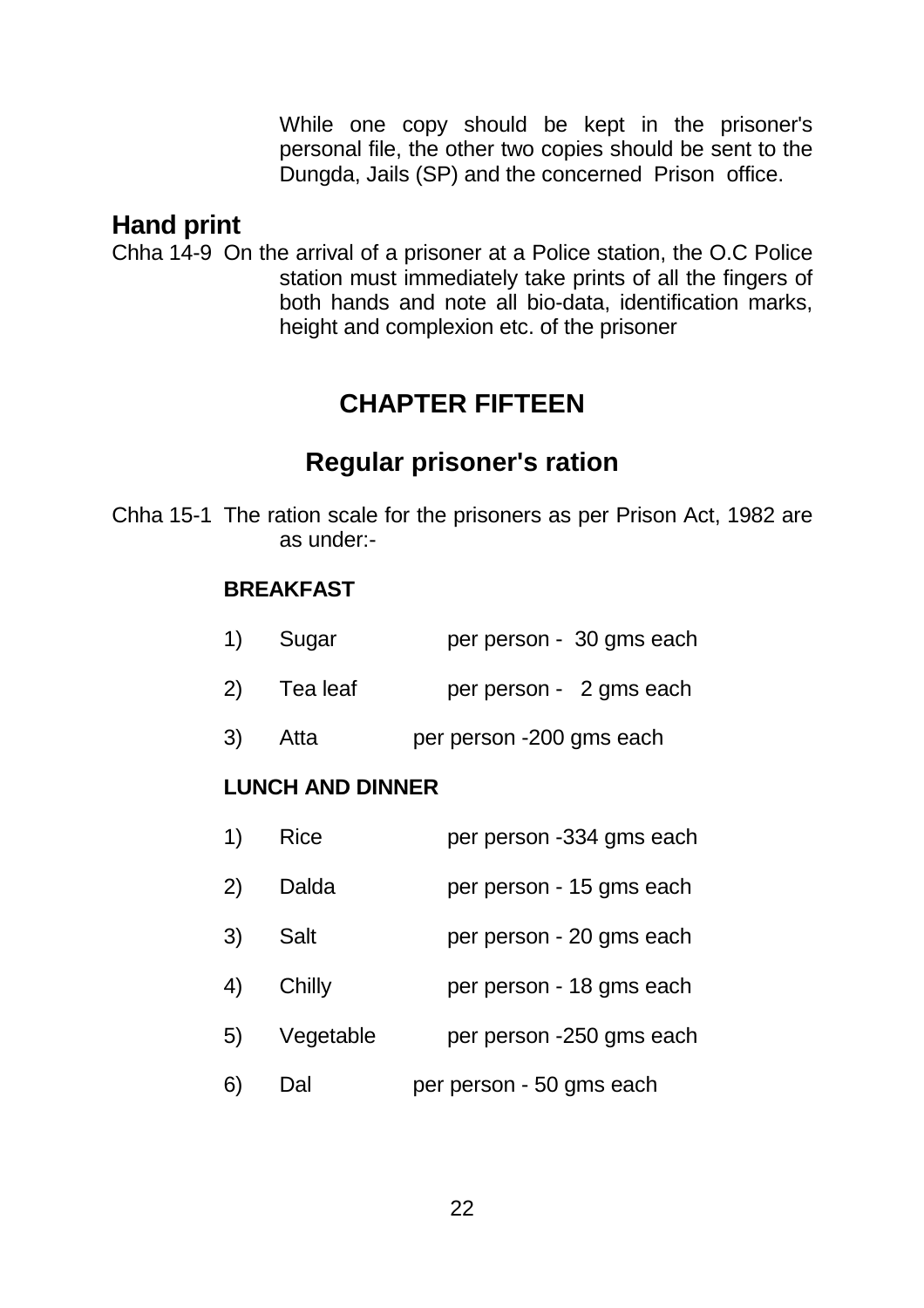7) Meat 250 gms per person per week.

## **CHAPTER SIXTEEN**

## **Work for the prisoner**

## **Prisoners cannot be employed besides official work**

Chha 16-1 No prisoners are permitted to be employed for any private work like looking after cattle etc. other than official work as per daily routine work timings.

## **Prisoners cannot be employed for any dangerous and risky work**

Chha 16-2 No prisoners are to be detailed or employed for any work by the Prison Officer which involves risk to life such as climbing on trees, building and cliffs, etc.

Chha 16-3 Prisoners are not allowed to be detailed for collection of their firewood. The department must supply firewood for the prisoners.

## **Holidays for Prisoners**

Chha 16-4 No prisoners are permitted to be detailed for work on Sundays and the following Government holidays :-

- 1) Losar for two days;
- 2) Birth anniversary of Drugyel Sumpa on 2nd May;
- 3) Coronation Day of 4th Druk Gyalpo on 2nd June;
- 4) Lord Buddha's Pari-nirvana corresponding to 4th month of 15th day of Bhutanese calender;
- 5) Birth Anniversary of Guru Rimpochhey on 10th day of the 5th month of Bhutanese calender;
- 6) Summer Solstice ;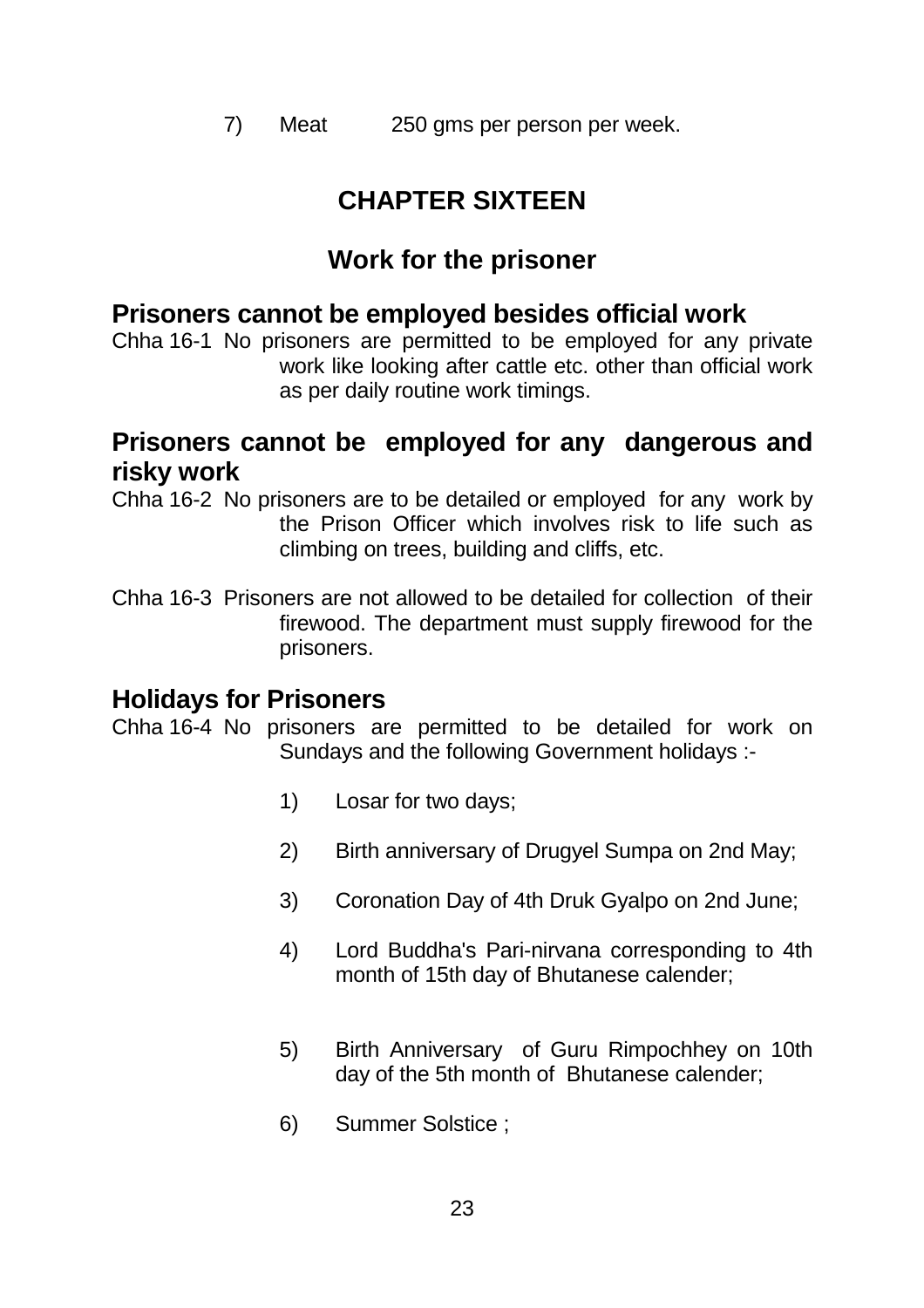- 7) Winter Solstice;
- 8) Death Anniversary of Drugyel Sumpa;
- 9) First Sermon of Lord Buddha;
- 10) Blessed Rainy Day;
- 11) Dassai (one day);
- 12) Descending Day of Lord Buddha corresponding to 22nd day of Ninth month of Bhutanese calender;
- 13) Birth day of the 4th King 3 days;
- 14) National Day;
- 15) Meeting of nine Evils;
- 16) Traditional Day of offerings (one day);
- 17) Dzongkhag Tshechus as per date of respective Dzongkhags.
- Chha 16-5 Except on emergencies, all prisoners shall work for eight hours a day but not more.

### **Categories for prisoners for work**

- Chha 16-6 Convicted females and young prisoners should not be given work beyond their capabilities. Further, no under trials are permitted to be deployed for daily labour.
- Chha 16-7 No educated prisoners are to be deployed for office work.
- Chha 16-8 The following categories of prisoners are not even permitted to cross the Jail gate or be detailed for daily work:-
	- Ka) Convicted for 10 years and above.
	- Kha) Convicted for dacoity.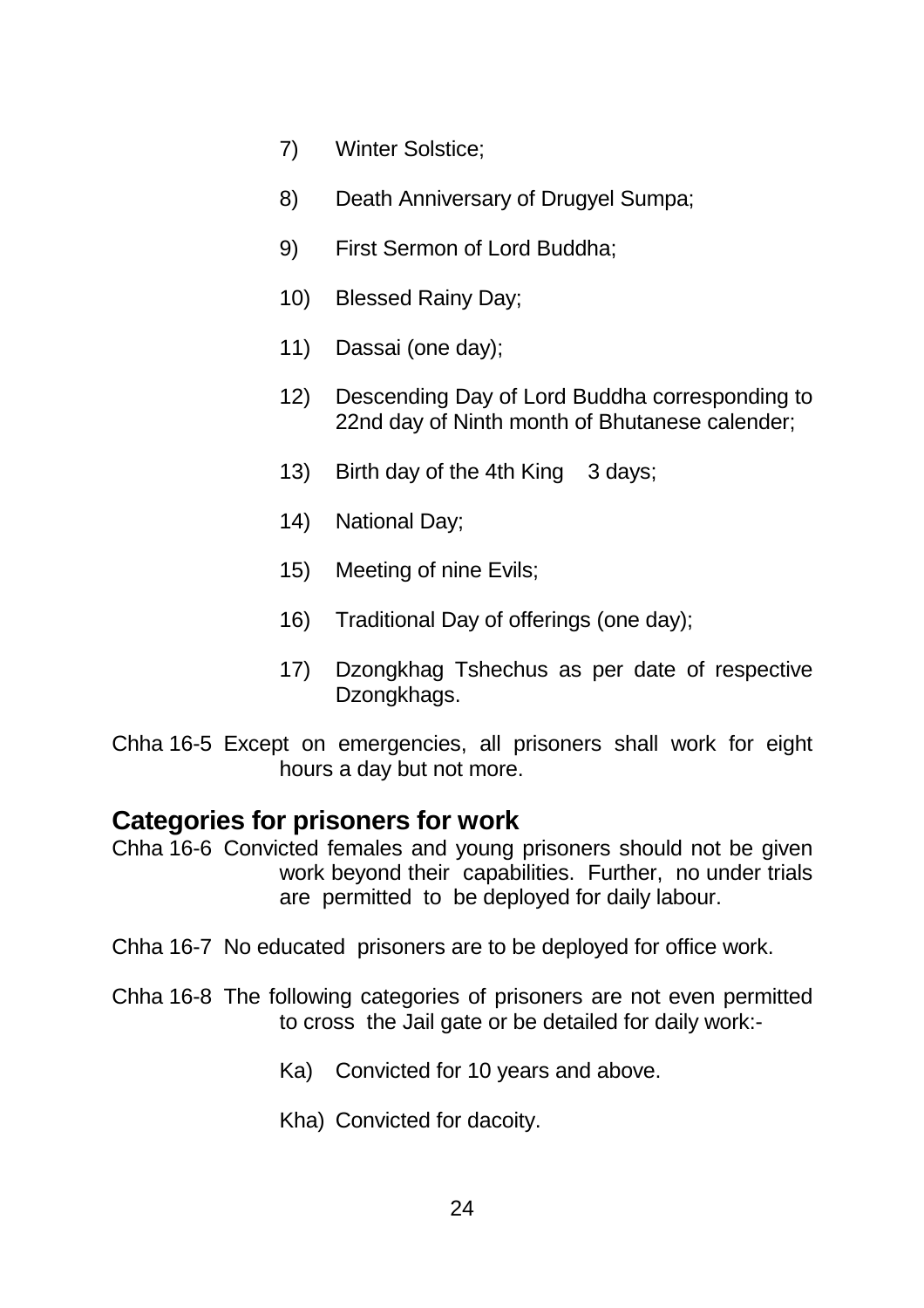- Ga) Re-arrested or who have attempted to escape.
- Gna) Habitual offenders
- Cha) Non-National prisoners.
- Ja) Prisoner with additional charges after conviction.
- Nya) Having no proper place of stay.
- Ta) Prisoners with an instrument of restraint.
- Ta) Disabled/handicapped or medically unfit prisoners.

## **CHAPTER SEVENTEEN**

## **Procedure for release of the prisoners**

#### **Date of the Imprisonment**

Chha 17-1 Ka) Conviction period will be considered from the date of arrest. (amended)

- Kha) Conviction period will be based on the English calender.
- Ga) Conviction for one month shall be considered as 30 days.
- Gna) For any prisoner who was bailed out on production of Jabmi for processing Kidu and who absconds, upon his re-arrest by his Jabmi or the police, the period he was absent from the Jail shall be deducted from his sentence period.
- Cha) If a prisoner is arrested for involvement in more than one offence and later acquitted